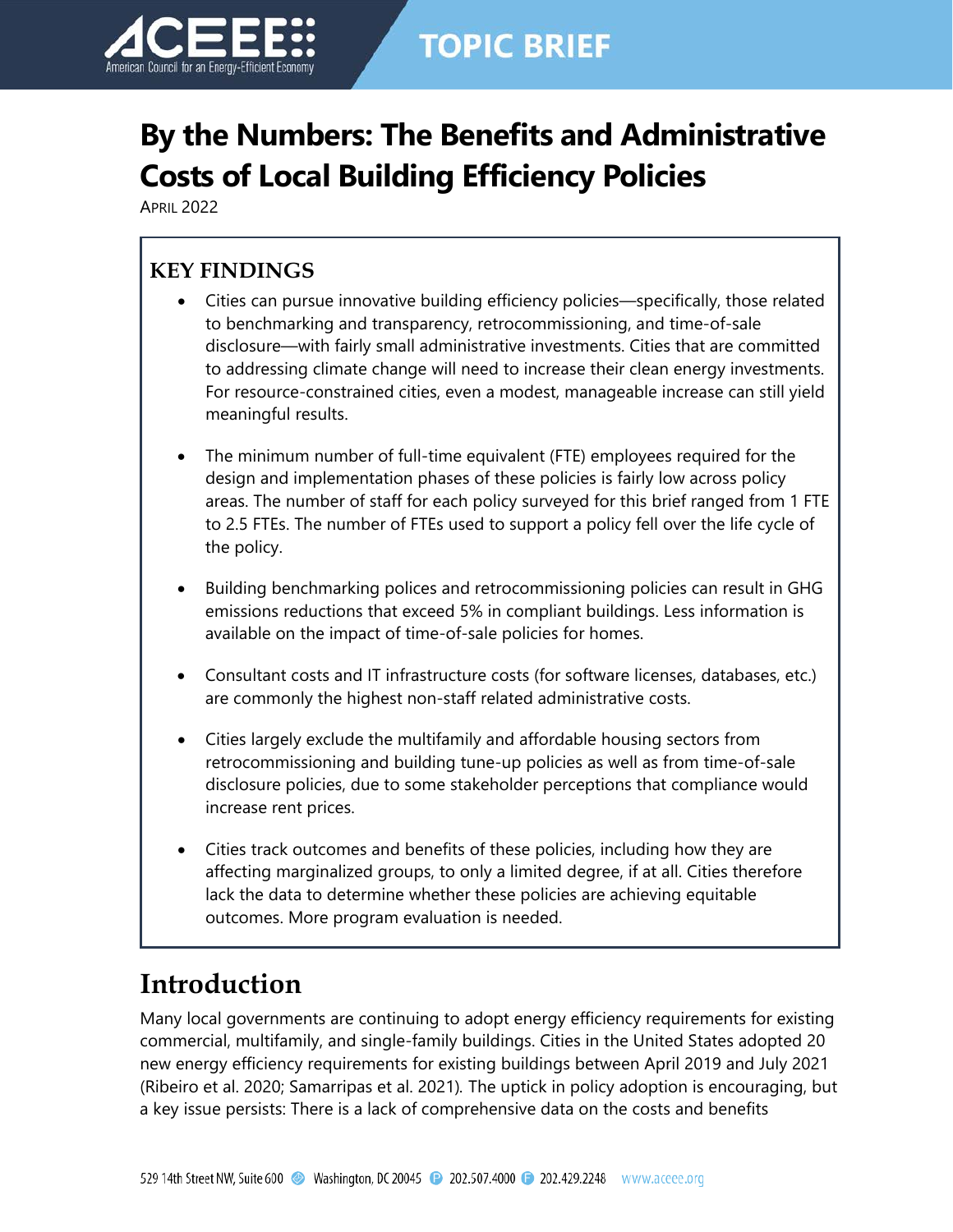associated with key energy efficiency policies. In localities that have not yet adopted energy efficiency policies, city staff and advocates may face challenges trying to make a case for a policy without this cost and benefit data. The lack of data may also make it more difficult to scale policy adoption across the country.

This topic brief and a related series of fact sheets aim to address this knowledge gap and provide important data on the costs and benefits of three local energy efficiency policies for existing buildings. City staff can use these resources to inform the energy efficiency policymaking process in their communities, and community advocates, nonprofit groups, and other organizations can use the information to influence energy efficiency policies at the local level.

## **Policies Covered**

This topic brief is part of the *By the [Numbers](https://www.aceee.org/topic-brief/2022/04/benefits-and-administrative-costs-local-building-efficiency-policies)* series that ACEEE has developed for the city policies listed in table 1. We chose to investigate these policies because cities across the country are interested in replicating them. We considered studying building performance standards (BPS) as well. However, since cities have not completed initial compliance cycles for BPS, there is not enough information on costs, benefits, or other outcomes from which to draw conclusions.

| Policy                                         | Description                                                                                                                                                                                                                                                                                                                                                                                                                                             |  |  |
|------------------------------------------------|---------------------------------------------------------------------------------------------------------------------------------------------------------------------------------------------------------------------------------------------------------------------------------------------------------------------------------------------------------------------------------------------------------------------------------------------------------|--|--|
| Time-of-sale disclosure                        | These policies require owners of single-family homes to provide<br>prospective buyers with energy information (e.g., a home energy<br>report) about the home at the time of sale or time of listing.                                                                                                                                                                                                                                                    |  |  |
| Retrocommissioning and building<br>$t$ une-up* | Tune-up policies require building owners to optimize existing building<br>operation systems, such as boilers and chillers, in order to reduce<br>energy use.<br>Retrocommissioning is different from but similar to tune-ups; the<br>process targets the control and coordination of a building's<br>automation system, among other systems.                                                                                                            |  |  |
| Benchmarking and<br>benchmarking plus          | Benchmarking policies require building owners to track and disclose<br>building energy use.<br>Benchmarking-plus policies also require building owners to track and<br>disclose energy use. However, benchmarking-plus policies call for<br>building owners to take an additional energy efficiency action, such as<br>an energy audit or retrocommissioning. Benchmarking-plus policies do<br>not require buildings to achieve a performance standard. |  |  |

#### **Table 1. Policies included in this research**

**\*Though retrocommissioning and tune-ups differ in practice, we present these policies alongside each other in this topic brief because the activities are related, administrative costs and benefits are similar, and breaking out by each type of policy could compromise city anonymity.**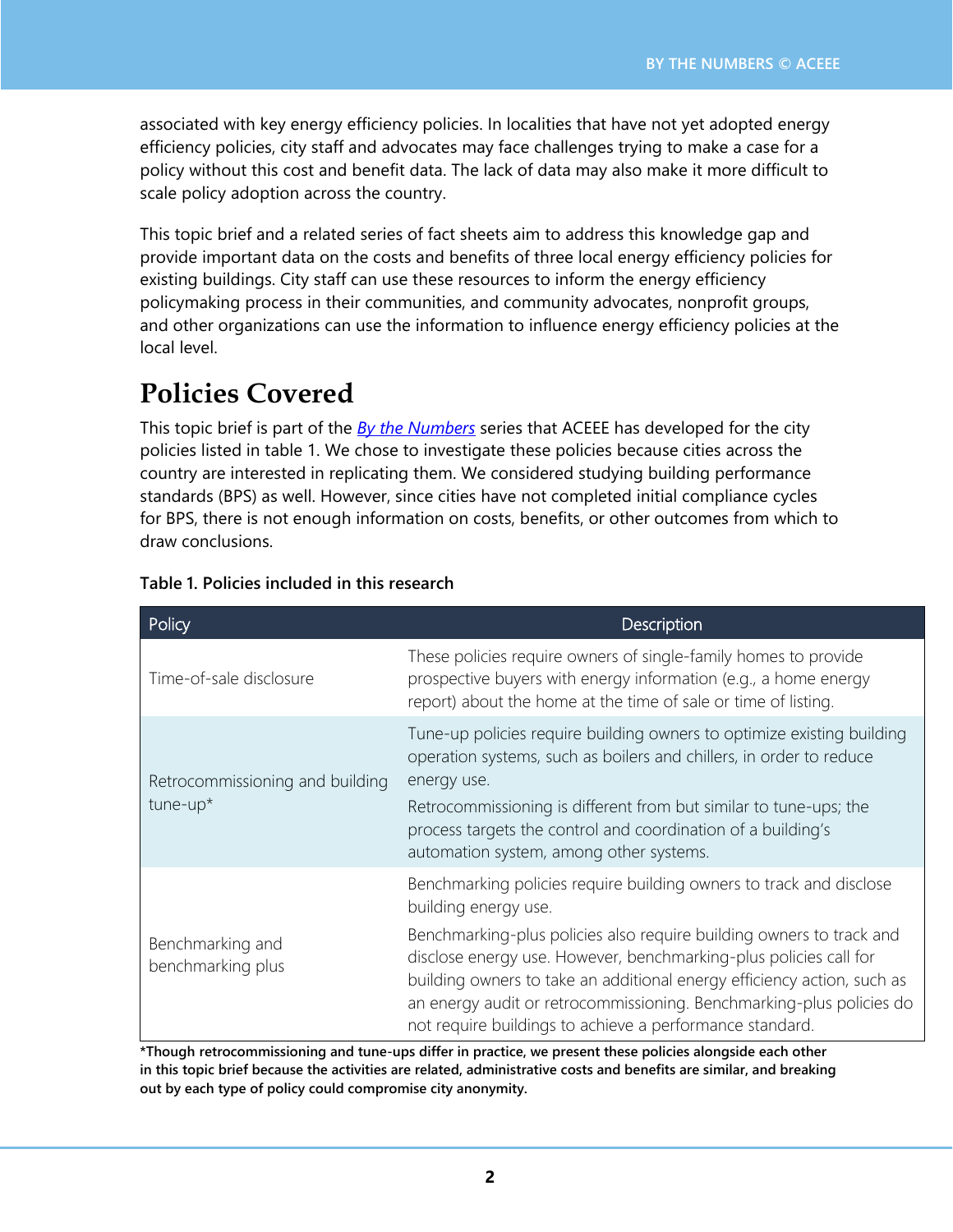The policies listed in table 1 either require energy data disclosure (i.e., time-of-sale disclosure and benchmarking) or set baseline energy efficiency requirements (i.e., building tune-ups and benchmarking plus). Local governments may consider these policies for several reasons, from reducing energy use, energy costs, and greenhouse gas (GHG) emissions to offering consumer protections for renters and home buyers seeking properties with more affordable energy bills. These policies are also important catalysts for energy efficiency, often prompting building owners to pursue energy efficiency upgrades and driving participation in energy efficiency incentive programs.

## **Research Scope**

The resources in the *By the Numbers* series provide information on the costs to municipal governments for developing and implementing these policies and, to the extent data were available, on the community-wide benefits, such as GHG emissions reductions. While we also supply some data on the costs to building owners to comply with the policies, we do not report the benefits of these policies at the individual building-owner level. We do not comprehensively report on other benefits associated with energy efficiency, such as health, well-being, and indoor air quality.

In addition to cost and benefit data, these resources provide insight into the design and implementation phases of each policy.<sup>[1](#page-2-0)</sup> We sought to identify stakeholders involved in policy adoption, understand challenges to adoption, identify key tasks and activities related to design and implementation, and report on lessons learned from the experience of cities that have already implemented these policies. Further, we analyze whether, and how, cities have incorporated equity into their design and implementation processes.<sup>[2](#page-2-1)</sup> We also identify trends across policy categories with respect to design, implementation, and costs and benefits. For more information on our methodology, the questions we asked city representatives, and the costs and benefits we asked them to report, see Appendix A.

We do not identify the individual cities that we interviewed for this study. We anonymized the data to encourage cities to share full cost and benefit information, and in our discussion

<span id="page-2-0"></span> $<sup>1</sup>$  For details on the differences between design and implementation, see Appendix A.</sup>

<span id="page-2-1"></span> $2$  Ayala et al. (2021) define equity in clean energy as "policies and programs that are informed by the community's input and designed to meet the needs of all its residents. Equitable clean energy policies and programs are based on the principle that each action taken must not deepen existing social, environmental, or economic inequalities; such actions must instead address historic and systemic inequities."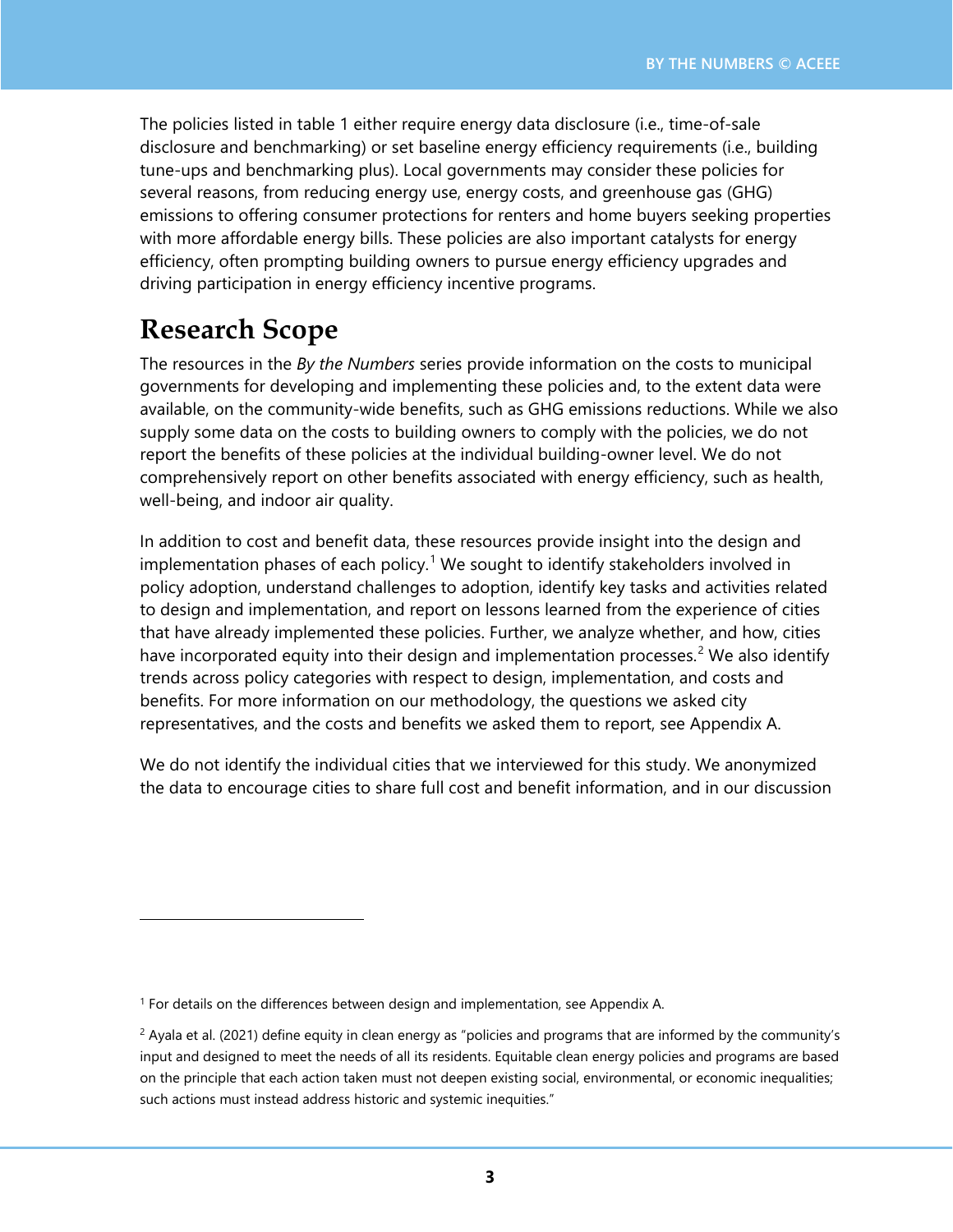of trends, we refer to each of the nine cities with a randomly assigned letter (City A through City  $I$ ).<sup>[3](#page-3-0)</sup>

## **Trends in Policy Costs and Benefits**

### **POLICIES ARE MORE EXPENSIVE TO DESIGN THAN TO IMPLEMENT**

For the three categories of policies, overall design costs are generally greater than the costs of implementation. In the design phase, full-time equivalent (FTE) employee costs were lower than others, but outlays for IT infrastructure build-out and consulting services were high. Meanwhile, in the implementation phase, FTE salaries were the greatest annual cost. IT infrastructure outlays remained one of the main expenses for cities, as some purchased yearly software licenses and ongoing IT maintenance. However, most cities managed to reduce IT infrastructure costs in the implementation phase. Some cities reduced consultant expenses from the design phase to the implementation phase, while others saw an increase in the cost of consultant services as they relied on consultants to assist in implementation of the policy.

The costs to develop and implement individual policies can also be affected by investments cities have made for related policies already on the books. The policies we analyzed interact with one another and affect development and implementation costs. For example, designing and adopting a benchmarking policy may help build the foundations for later policies, mitigating some of the design expenses of subsequent energy efficiency policies such as retrocommissioning (RCx) and building tune-ups.

Table 2, below, compares the costs of FTEs to other expenses. Detailed cost tables for the design and implementation phases can be found in Appendix B.

<span id="page-3-0"></span><sup>&</sup>lt;sup>3</sup> We do not indicate the population of each locality because such information could compromise city anonymity. However, each city has a population of at least 100,000.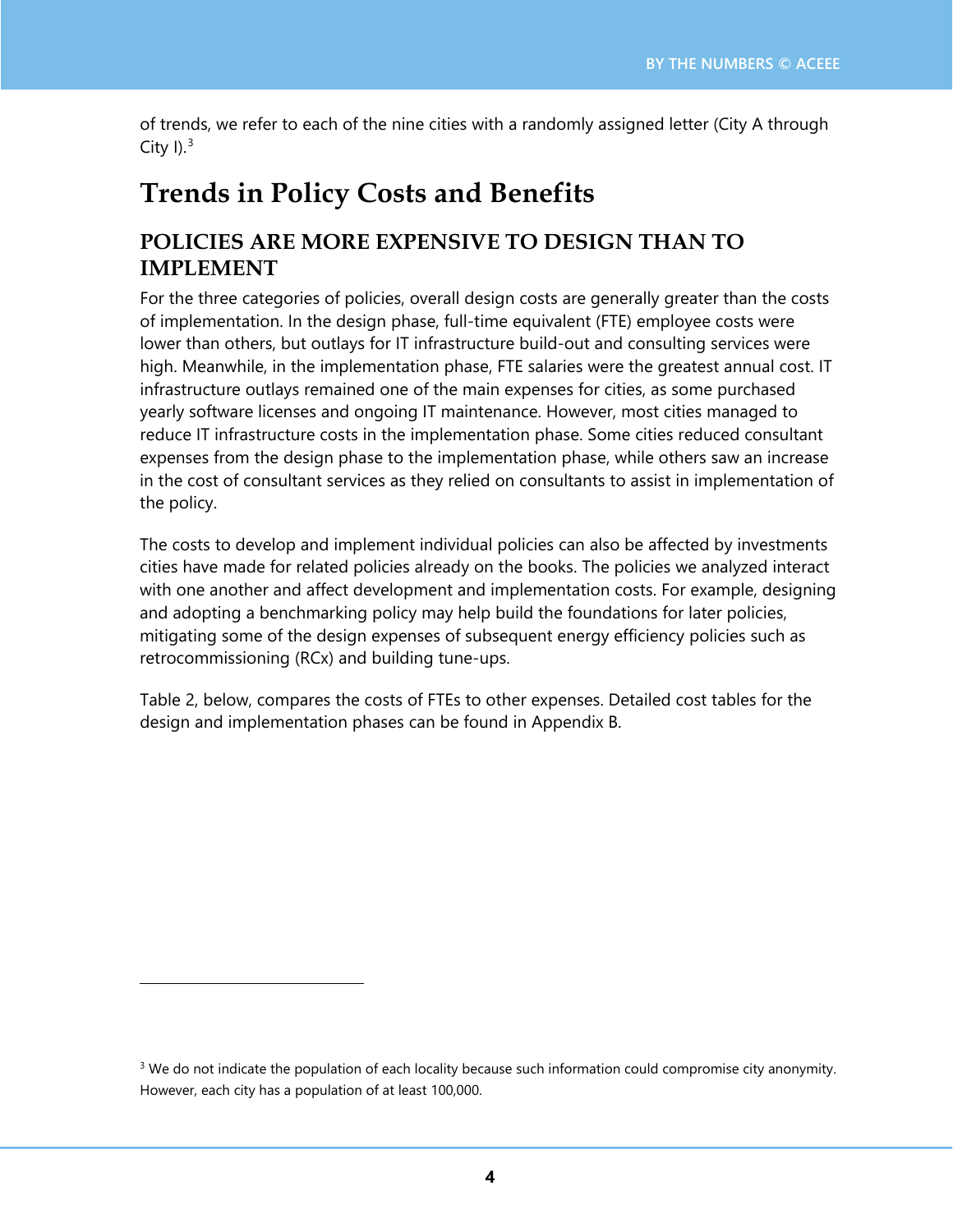|        |                               | Design phase |                   |                | Annual implementation phase |             |                        |                |                          |
|--------|-------------------------------|--------------|-------------------|----------------|-----------------------------|-------------|------------------------|----------------|--------------------------|
| City   | Policy                        | <b>FTEs</b>  | Cost of<br>FTEs** | Other<br>costs | Estimated<br>total costs    | <b>FTEs</b> | Cost of<br><b>FTEs</b> | Other<br>costs | Estimated<br>total costs |
| City A | Time-of-sale<br>disclosure    | 1.5          | \$160,087         | \$90,000       | \$250,087                   | 1           | \$106,725              | \$2,000        | \$108,725                |
| City B | Time-of-sale<br>disclosure    | 2.5          | \$266,812         | \$27,700       | \$294,512                   | 1           | \$106,725              | \$43,699       | \$150,424                |
| City C | RCx or<br>building<br>tune-up | 1.5          | \$160,087         | \$30,000       | \$190,087                   | 0.5         | \$53,362               | \$70,000       | \$123,362                |
| City E | RCx or<br>building<br>tune-up | 1.75         | \$192,105         | \$694,000      | \$886,105                   | $1.5*$      | \$160,087              | \$284,775      | \$444,862                |
| City F | Benchmarking                  | 1.5          | \$160,087         | \$60,000       | \$220,087                   | 0.5         | \$53,362               | \$2,000        | \$55,362                 |
| City G | Benchmarking                  | 1.25         | \$133,406         | \$371,000      | \$504,406                   | 1.25        | \$133,406              | \$9,500        | \$142,906                |
| City H | Benchmarking                  | 1            | \$106,725         | \$120,000      | \$226,725                   | 1.5         | \$160,087              | \$120,000      | \$280,087                |
| City I | Benchmarking                  | 2.5          | \$266,812         | \$157,000      | \$423,812                   |             | \$106,724              | \$61,000       | \$167,724                |

#### **Table 2. Costs of FTEs and other expenses during design and implementation phases**

\*City E used 2.5 FTEs for implementation but hired consultants to provide one of these FTEs. The value of this FTE (\$150,000) is included in consultant costs. Also note: We calculated the cost of FTEs by multiplying the **number of FTEs reported by the city during our interviews by \$106,724.80. This figure is calculated by** multiplying 2,080 hours by \$51.31 per hour, which is the average cost of wages and benefits for a state or local **government public administration employee (BLS 2020). All dollar figures are rounded to the nearest dollar.** Design phase costs are the total amount spent for the entirety of the design phase, which generally lasted one to two years regardless of the policy. We do not categorize cities by population in the table because it would **compromise anonymity and because we found only a weak correlation between population and costs. City D is excluded because it did not report quantitative FTE data for design and implementation.**

Minimum FTEs used for design and implementation do modestly increase directly with city size. However, we found that other costs are largely dependent on the approaches taken, such as whether the city hired consultants or purchased customized or off-the-shelf IT infrastructure. We could not discern if a city's decisions to pursue particular approaches were due to city size or other factors. For example, a smaller city may have higher total costs than a larger city because it chose to hire consultants, while the larger city may have benefited from in-house expertise. Moreover, some cities received low- or no-cost technical assistance that reduced expenses. Therefore, while total costs do slightly increase with city size, one should not assume that larger cities will have higher costs and smaller cities will have lower costs.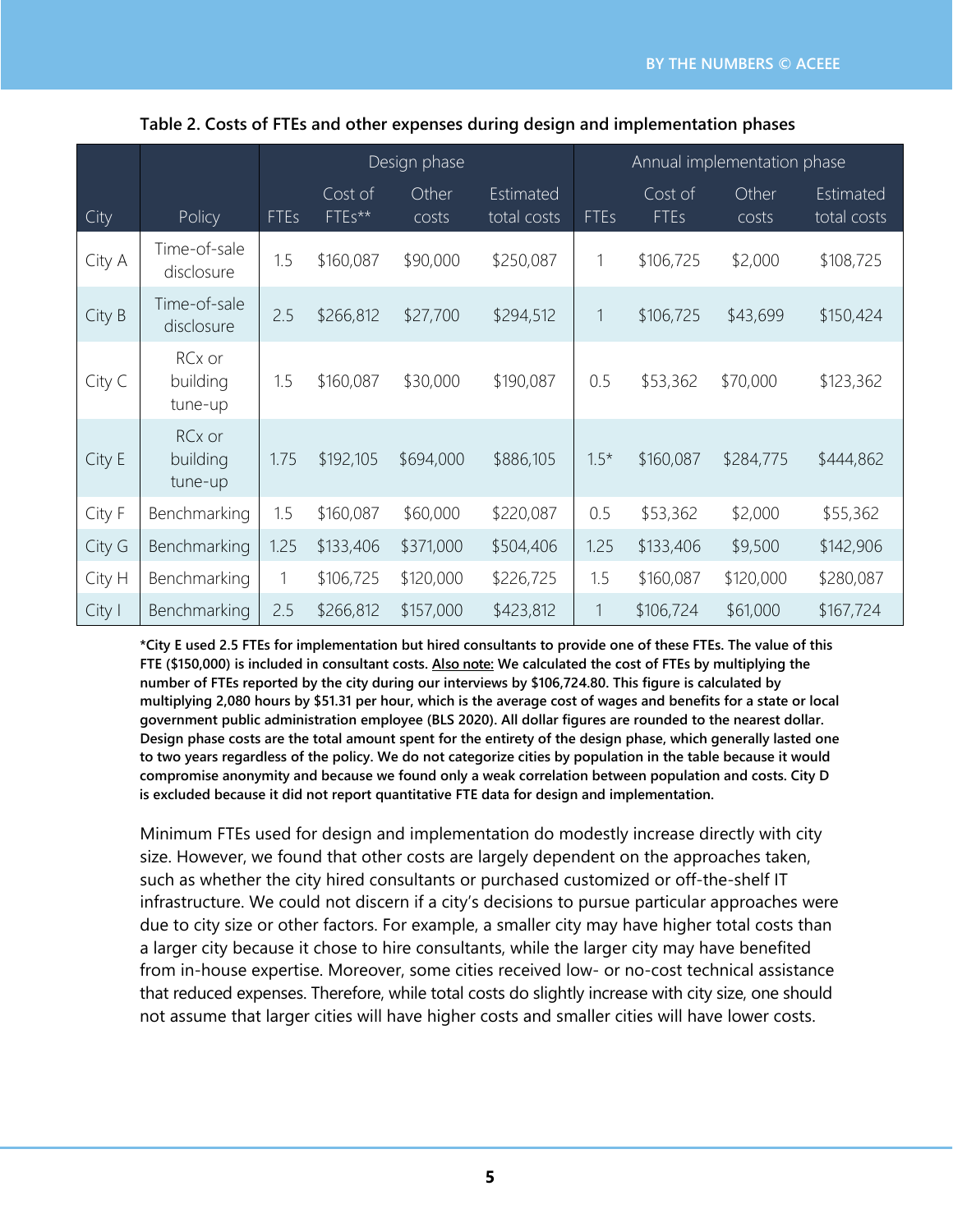### **MINIMUM FTES ARE FAIRLY LOW AND FALL OR STAY THE SAME DURING IMPLEMENTATION**



Figure 1, below, illustrates the FTEs reported by each city for each policy type.

Figure 1. FTEs reported by cities for policy design and implementation. City D is excluded because it did not **report quantitative FTE data. \*City's reported FTEs for implementation were insufficient to successfully** execute the program. \*\* City's reported FTEs for design limited the number of ways it could approach policy **development, and reported FTEs for implementation were insufficient to successfully execute the program.**

As seen in Figure 1, the minimum FTEs used to design and implement the policies are fairly low. For any policy, cities reported using no more than 2.5 FTEs during the design phase; they reported using no more than 1.5 FTEs during implementation. In some cases, cities hired consultants, which lowered the number of FTEs cities used to design or implement the policy. However, while these costs are fairly low, it is important to note that most sustainability offices that would be tasked with implementing these policies are typically resource constrained. Allocating staff or hiring additional staff to design and implement these programs may be more difficult for some cities than for others.

FTEs generally fell from a policy's design period to implementation period. However, three cities—B, C, and F—noted that the FTEs devoted to the program were low and that additional staffing would allow them to better implement the program. This suggests that while FTEs may drop between the design and implementation phases, ideal staffing levels may see less of a drop-off between design and implementation.

### **IT INFRASTRUCTURE COSTS ARE COMMON AND HIGH**

In the cities we examined, IT infrastructure costs were high in both the design and the implementation phases. Funds commonly went toward purchasing software licenses, access to databases, and tools to help implement the policy (e.g., infrastructure to help capture and track benchmarking data). Investments were also made to develop online web pages and portals to help building owners and managers comply with the policy. High IT infrastructure costs were common for benchmarking and disclosure policies and for retrocommissioning and building tune-up policies. Cities also had costs associated with the upkeep and maintenance of IT infrastructure.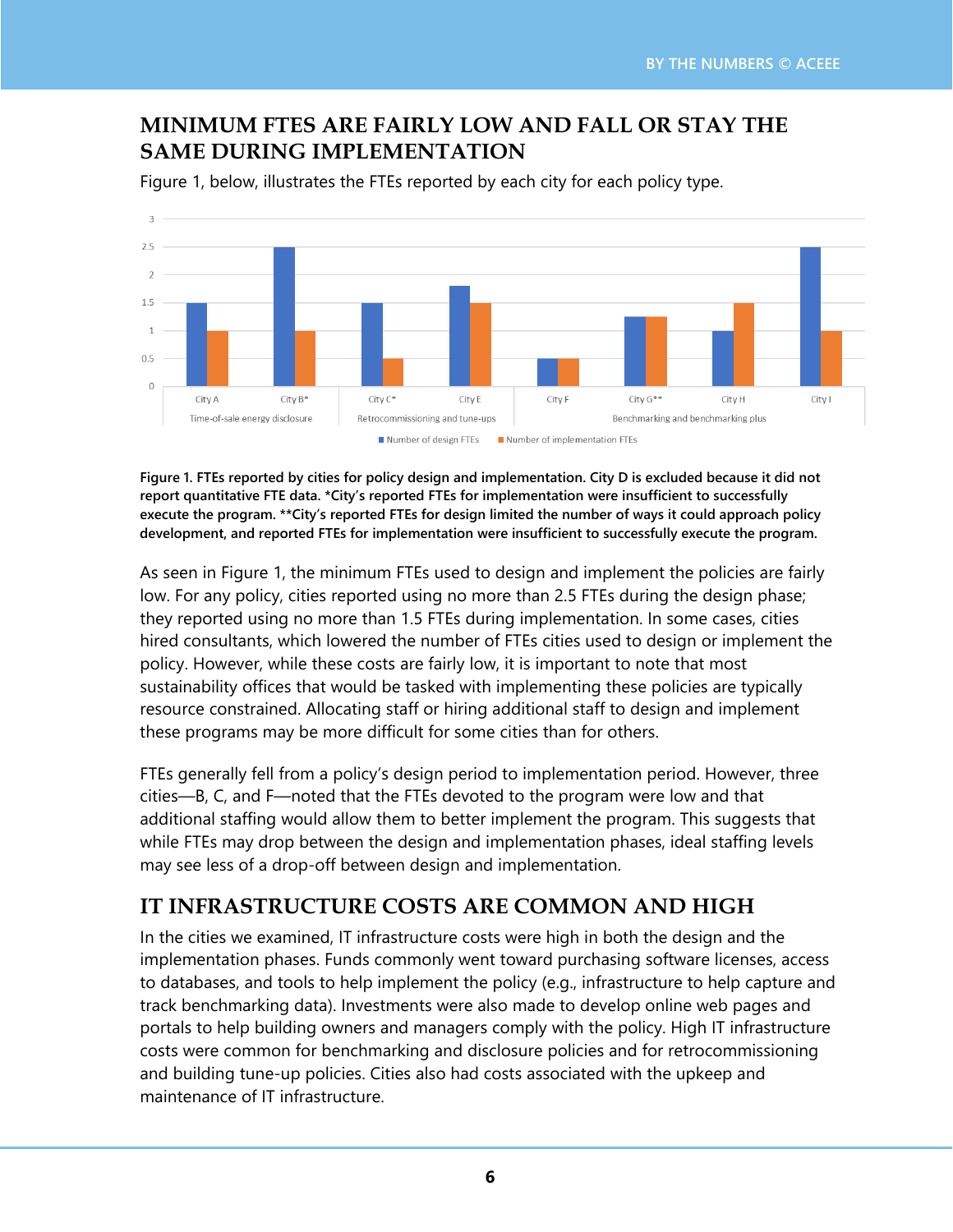## **ENGAGEMENT COSTS VARY**

Most cities had costs associated with stakeholder and community engagement.<sup>[4](#page-6-0)</sup> The costs depended on the approach taken. Some cities incurred expenses only for rented space to hold meetings, while others hired consultants to develop communication strategies or created ambassador programs. Ambassador programs recruit community residents to engage with and educate other residents on the specifics and benefits of a city's policy.

Only a few cities reported that they incorporated procedural equity into community engagement with low-income households, communities of color, and other marginalized constituencies (for example, by conducting a racial equity assessment). Those that did incorporate procedural equity did not report separate costs for doing so. Ayala et al. (2021) identify several engagement strategies that cities can employ to equitably engage with the public, such as compensating community-based organizations (CBOs) and community members for expertise and labor and creating formal decision-making roles for CBOs. As such, equitable engagement strategies would introduce additional costs, but these would be vital investments for cities aiming to achieve fair outcomes for all.

## **CITIES' TRACKING OF BENEFITS IS LIMITED AT BEST**

While these energy efficiency policies do provide benefits, most cities are not tracking the impact of each individual policy. We did not investigate the reasons cities did or did not track benefits, nor did we probe how cities selected specific metrics to track. However, there are myriad reasons for limited tracking of outcomes. For instance, some policies may be too new to ascertain their benefits. Further, there is limited guidance available to cities on how best to evaluate these policies, and different policies may require different methods of evaluation. In addition, with cities' limited resources, some may opt to prioritize implementation over evaluation. Some cities track citywide building GHG emissions and energy use data as a rough gauge of overall policy progress. However, this approach does not allow them to directly attribute any reductions or benefits to specific policies.

Though few cities are tracking benefits, those that do can provide a glimpse into the type of benefits expected from these policies. Two cities found that the policies created jobs. For example, City B reported its time-of-sale energy disclosure policy created 7.7 jobs per 100,000 residents while City C projected that its retrocommissioning policy would create 31.6 to 37.9 jobs per 100,000 residents. City I's benchmarking policy resulted in cumulative

<span id="page-6-0"></span><sup>4</sup> Stakeholder engagement and community engagement are different. Upright Consulting Services (2020) defines stakeholder engagement as focusing on people or organizations historically recognized as having a direct stake in an initiative and its effects. Community engagement is designed to reach specifically targeted communities such as those that have been historically marginalized from decision making or those that have experienced disproportionately high burdens and low benefits from previous policies and programs.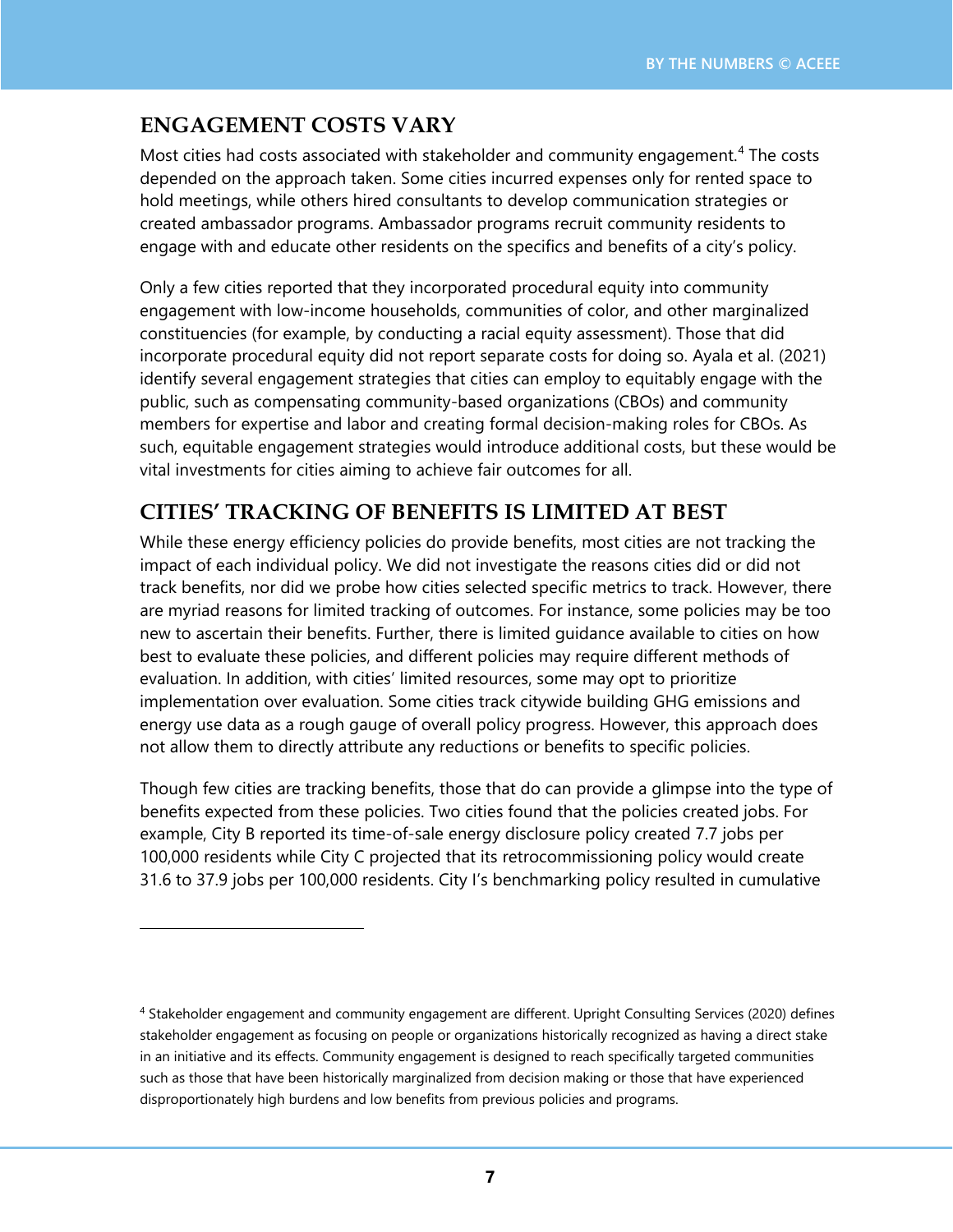cost savings of \$3.06 million in properties that consistently benchmarked data over two years.

Though neither of the cities interviewed about time-of-sale energy disclosure policies reported data on GHG emissions, energy, and cost reductions, an independent evaluation of a time-of-sale policy indicated it led to increased levels of energy efficiency. The evaluation found that the policy led to an increase in energy efficiency investments of about 31% for home sellers and about 12% for home buyers (Myers, Puller, and West 2020).

Two cities reported energy use and GHG emissions reductions for local government operations. City E's retrocommissioning policy resulted in energy use reductions of 57,000 to 76,000 MMBtu and GHG emissions reductions of 1,500 to 2,000 MTCO $_{2}e$  in 27 municipally owned buildings. City I's benchmarking policy resulted in energy use reductions of 5% and GHG emissions reductions of 16% in 19 municipally owned buildings over two years. City C reported its retrocommissioning policy resulted in annual cost savings of \$24,000 in one building.

Beyond the above findings, these policies have many additional energy and non-energy benefits. For example, benchmarking provides policymakers with information on energy use in their local multifamily and commercial building stocks, allowing them to make betterinformed decisions on future energy efficiency policies. Tenants can benefit by knowing the utility costs associated with properties. Building owners who capitalize on benchmarked energy data and make energy efficiency improvements can gain by experiencing lower vacancy and turnover rates (Hart 2015). Retrocommissioning policies can allow policymakers to collect asset-level data on equipment used in buildings, such as the age of space-heating equipment and the type of fuel used. These data are helpful particularly when designing additional energy efficiency requirements for existing buildings. Like benchmarking policies, a time-of-sale energy disclosure policy can benefit policymakers by equipping them with data on the local single-family housing stock. It can also provide home sellers with an accurate assessment of a home's energy efficiency and home buyers with information on a home's energy costs prior to purchase (ACEEE 2018). In addition, each of these policies has health, well-being, and comfort benefits.

Though it may continue to be difficult to track overall energy savings and GHG emissions reductions attributable to these policies, cities could track these other benefits in order to better ascertain policy impacts.

Table 3 lists the data we collected on community-wide benefits from our interviews.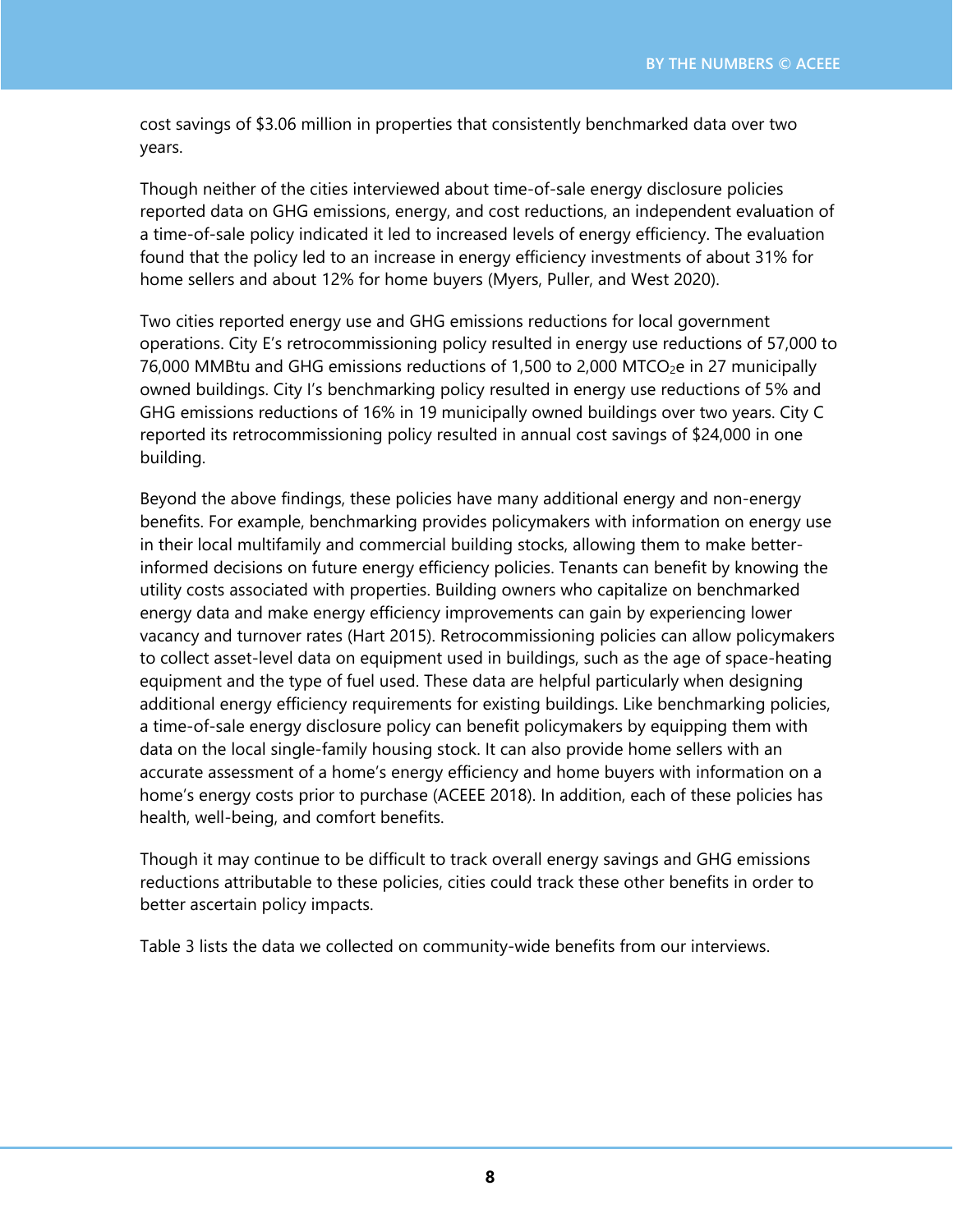|        | Policy                        | Reporting<br>period               | Percentage of<br>building stock<br>required to<br>comply | Energy reductions                                             | Emissions reductions       |
|--------|-------------------------------|-----------------------------------|----------------------------------------------------------|---------------------------------------------------------------|----------------------------|
| City A | Time-of-sale<br>disclosure    |                                   | 100%*                                                    |                                                               |                            |
| City B | Time-of-sale<br>disclosure    |                                   | 100%*                                                    |                                                               |                            |
| City C | RCx or<br>building<br>tune-up | One year<br>(projected)           | 10%                                                      | 7%                                                            | 5%                         |
| City D | RCx or<br>building<br>tune-up |                                   | 1.3%                                                     |                                                               |                            |
| City E | RCx or<br>building<br>tune-up | One year<br>(annual) <sup>+</sup> | 7%                                                       | Average of 7% per<br>building (first<br>compliance year only) | 10,300 MTCO <sub>2</sub> e |
| City F | Benchmarking                  |                                   | 25%**                                                    |                                                               |                            |
| City G | Benchmarking                  | First compliance<br>year only     | 14%<br>$+***$                                            |                                                               | $-***$                     |
| City H | Benchmarking                  | One year<br>(annual)+             | 30%                                                      | $2.4%***$                                                     |                            |
| City I | Benchmarking                  | Two yearstt                       | 20%‡                                                     | 2.5%                                                          | 9%                         |

**\*Single-family housing stock only. \*\*Of the total building area. \*\*\*City reported energy reduction benefits of 17% and GHG emissions reductions of 11%; however, these benefits were contingent on all eligible buildings achieving an ENERGY STAR® score of 75 or greater. \*\*\*\*Actual reduction is listed. The city reported a** reduction of 1.5% after adjusting for the discount rate. †This is a one-year average. ††Benefits data apply only **to buildings that consistently benchmarked over a two-year period. ‡Commercial building stock only. Also note: For retrocommissioning and benchmarking policies, the percentage of building stock required to comply was calculated by dividing the total number of buildings required to comply with the policy, as** provided by the city, by the total building count for that city as listed in the NREL's State and Local Planning **for Energy database (NREL 2022).**

### **CITIES ARE NOT TRACKING EQUITY-RELATED BENEFITS**

We asked cities about benefits to low-income households and to those identifying as households of color. We found that no city directly tracked the impacts of these energy efficiency policies on these constituencies; cities reported not doing so because in most cases the policies applied only to the commercial building sector. However, there were opportunities to track equity-related benefits from policies applying to commercial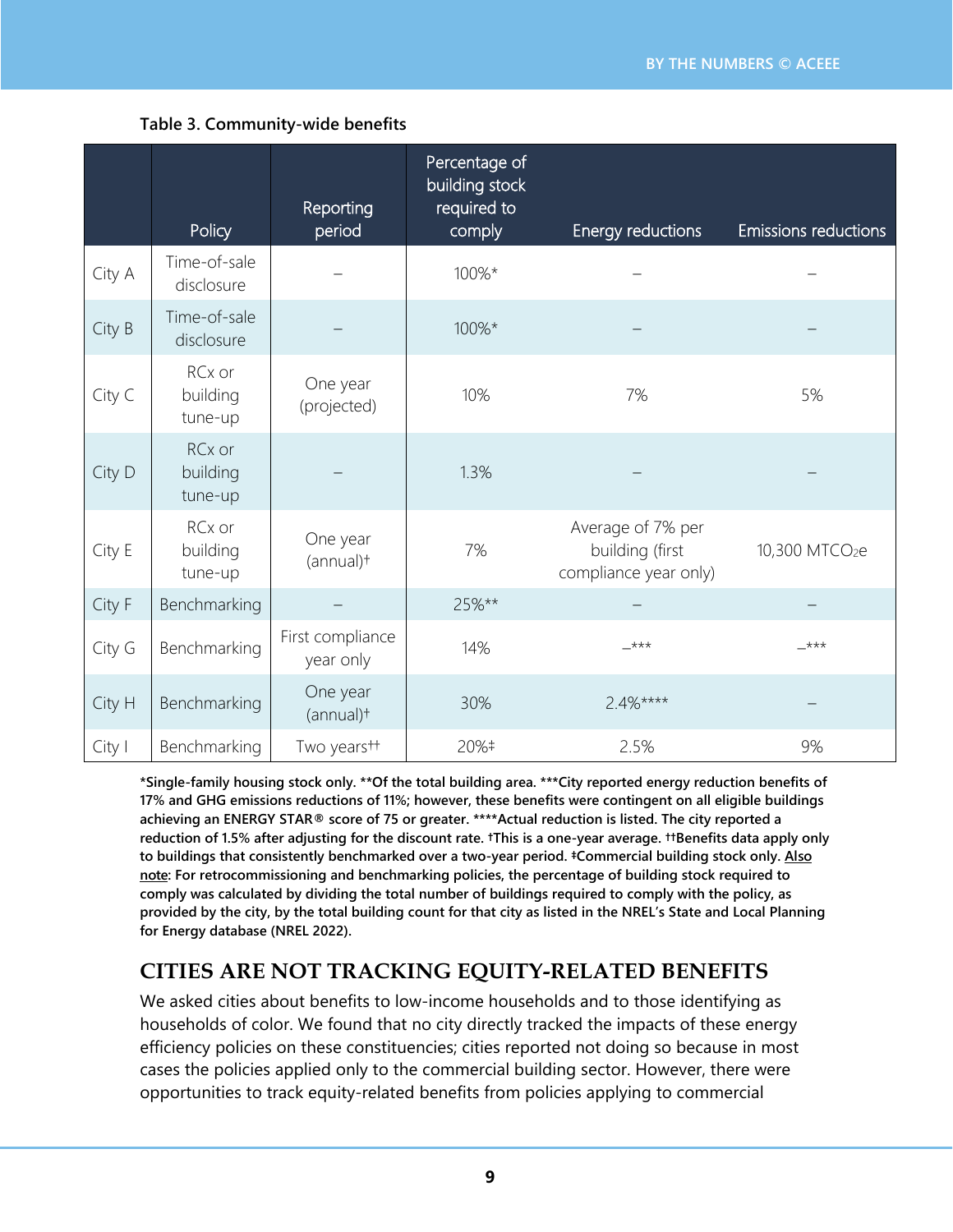#### **KEY STAKEHOLDERS**

Cities commonly reported the following stakeholders regardless of the policy area. This list can serve as a foundation for cities exploring these policies, though they should conduct additional research to identify local stakeholders that also need to be engaged.

*Real estate and buildings community:* Building Owners and Managers Association, U.S. Green Building Council

*Energy service providers:* energy and water utilities, energy service companies

*Nonprofit organizations:* sustainable building and energy policy organizations, community groups serving marginalized populations

*Governmental organizations:* local and state energy commissions, state energy departments, U.S. Department of Energy

buildings. For example, some cities tracked the number of jobs created from their policies; they could have reported how many of these jobs were filled by low-income individuals or people of color. It also appears that cities did not take the opportunity to track impacts on minority- and woman-owned businesses or on building owners of color. In a similar vein, while one city conducted outreach with minority trade enterprises, it did not know if building owners used these contractors. Even for policies that did apply to the residential sector, cities did not have adequate procedures to collect impact data. As a result, we found that cities could not determine whether these policies were achieving equitable outcomes.

# **Trends in Policy Design**

### **CITIES PURSUE POLICIES TO ACHIEVE CLIMATE GOALS**

All cities adopted their policy to reduce greenhouse gas emissions in the buildings sector by reducing energy use. Several cities pursued a specific policy because it was already listed in a previous climate action plan, sustainability plan, or other related effort.

### **STAKEHOLDERS NEED EDUCATION ON POLICY DETAILS**

Cities found that building owners and managers who were required to comply with policies were not familiar with the necessary tools—nor with the policies themselves. Cities needed to help

stakeholders understand policy specifics and any associated tools (e.g., EPA Portfolio Manager). For policies that required data disclosure, cities needed to educate stakeholders on exactly how the information would be used and shared to alleviate privacy concerns.

### **MULTIFAMILY RESIDENTIAL AND AFFORDABLE HOUSING SECTORS ARE LARGELY EXCLUDED**

Several cities' policies excluded the multifamily and affordable housing sectors due to stakeholder perceptions that including them would increase rents for low-income households and households of color. Some cities initially included these sectors in early drafts of their policies but ultimately removed them. However, those living in affordable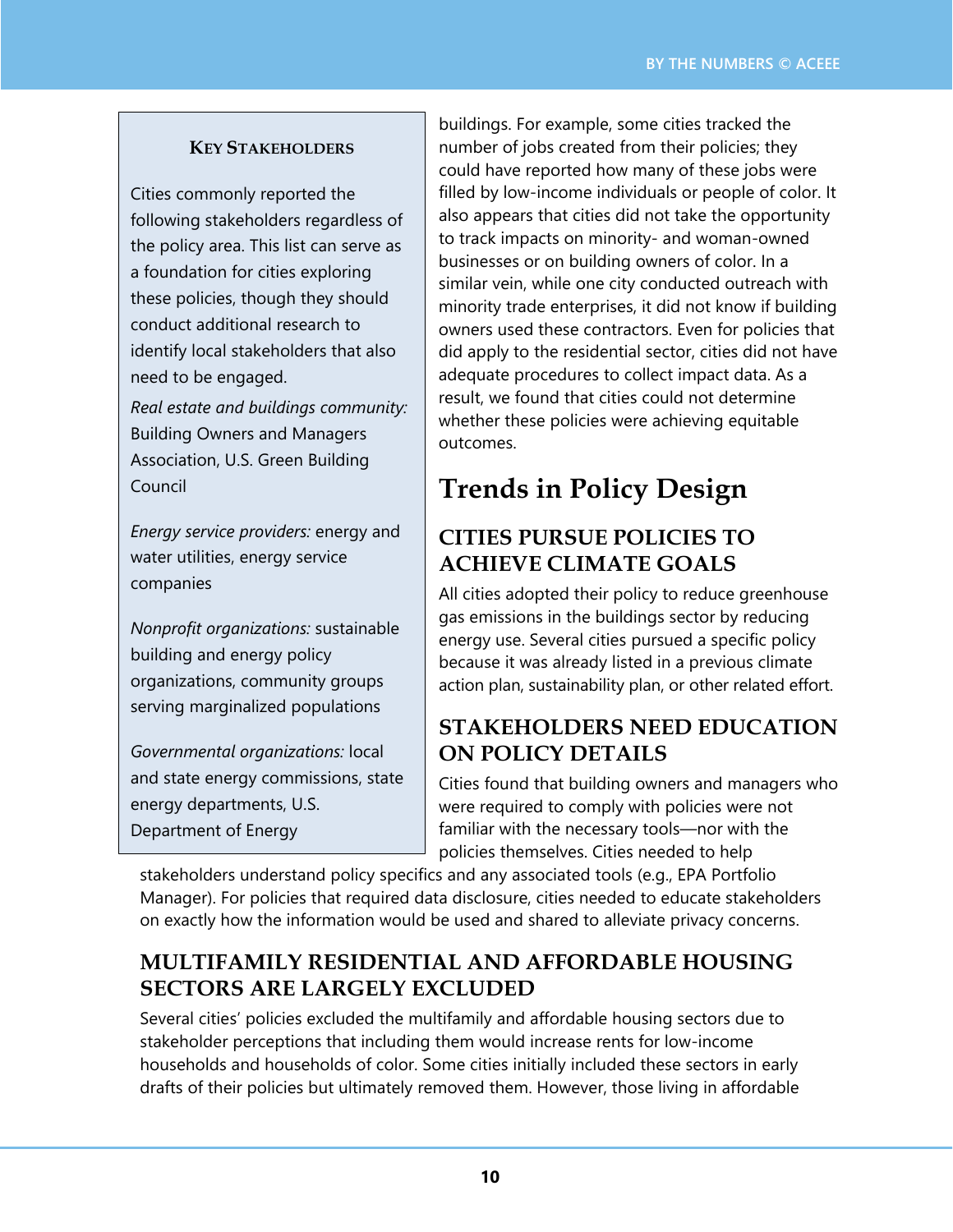housing with high energy burdens can particularly benefit from energy efficiency interventions. Going forward, cities can better address this issue by including provisions or compliance support discussed below in the recommendations section—mitigating the risk of rent increases while helping those most in need to reduce their energy bills. Some cities may have prioritized commercial buildings because the majority of GHG emissions associated with the buildings sector stems from large commercial buildings. Others may have faced technical limitations. For example, retrocommissioning and tune-up policies are more likely to focus on larger buildings with centralized building systems and to exclude residential buildings where the relevant systems may be installed in individual units.

# **Trends in Policy Implementation**

## **CREATION OF A COVERED BUILDINGS LIST**

Creating a list of all buildings that are required to comply with a policy is a key implementation task, according to several cities with retrocommissioning or benchmarking and disclosure policies. [5](#page-10-0) For the cities we surveyed, determining the size of a building (i.e.,

#### **KEY INFORMATION RESOURCES TO PROVIDE STAKEHOLDERS**

Cities can improve compliance by providing the following resources:

- Template compliance guidance
- How-to guides and educational materials
- Public policy documents, copies of the ordinance, and rulemaking procedures

Cities should create a dedicated web page to host these resources.

square footage) to see if it needed to comply with a policy was an important step in creating a covered buildings list, although it can be labor- and time-intensive. One city used state tax data and CoStar data to confirm which buildings would have to comply. Since most policies exempt some buildings, cities also needed to determine which buildings were not covered, and to set compliance schedules for the remainder.

Cities also needed to collect and maintain contacts for each building on the list. The compilation, management, and updating of a covered buildings list should be one of the initial steps of implementation and should be repeated annually.

### **CITIES ASSIST RESOURCE-CONSTRAINED HOME AND BUILDING OWNERS**

Some cities provided compliance assistance to building owners who had to comply with a policy, including through help desks. Several cities offered an additional level of assistance

<span id="page-10-0"></span> $5$  Cities did not report that the creation of a covered buildings list was necessary for time-of-sale disclosure policies. This is because all single-family homes are covered under such policies, and the mechanism used to trigger the requirement is associated with the act of selling a home. Thus, cities do not need information on building stock and building characteristics to determine which ones must comply with a time-of-sale disclosure policy.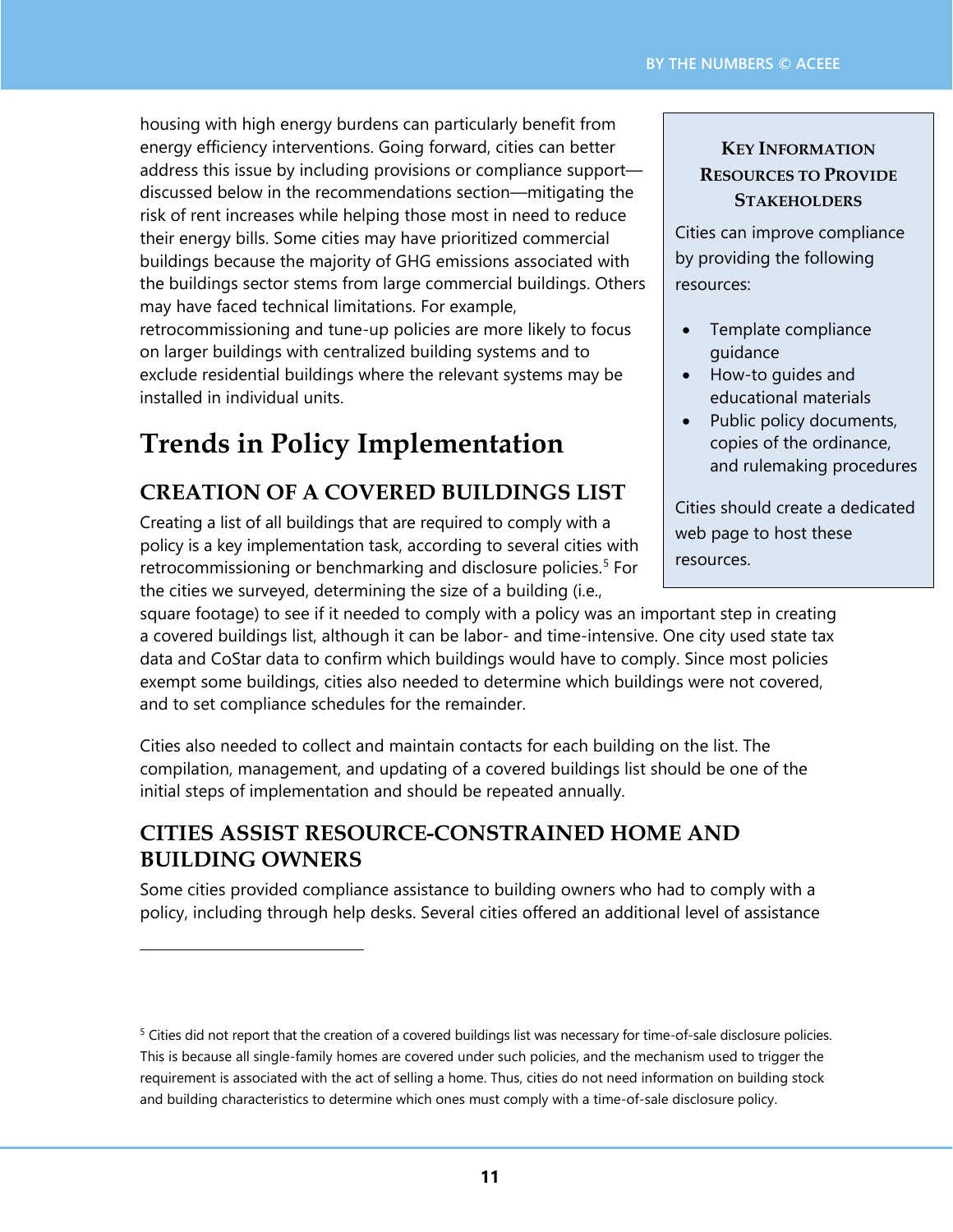to resource-constrained owners (e.g., nonprofits, houses of worship, low-income homeowners) who were required to comply with a policy but lacked either the financial capital or the staff to do so. The main forms of assistance included extending compliance cycles, partially or fully subsidizing compliance costs, providing hardship deferrals, and offering pro bono data verification services.

### **CITIES SWITCH TO ADVANCED DATA MANAGEMENT SOFTWARE MIDSTREAM**

Midstream changes to IT infrastructure and reporting procedures were among the most significant challenges to implementation of these policies. Some cities initially used spreadsheets to manage data but realized these tools were inadequate to support policy implementation and transitioned away from this approach. For example, one city upgraded its compliance tool from Microsoft Excel spreadsheets managed in a Microsoft Access database to a Salesforce-based compliance tool. The switch allowed the city to automate some aspects of implementation that previously had required staff time to execute, such as sending reminder emails. Advanced data management software is generally more expensive than spreadsheet software, but it does offer cities more functionality. Cities should consider using web-based tools or customer relationship management software from the outset of implementation.

### **CITIES CHECK REPORTS FOR ERRORS AND ENGAGE NONCOMPLIANT BUILDING OWNERS**

We found that for all policies, city staff needed to review compliance reports for errors, inconsistencies, and poor-quality data and to conduct follow-ups on problematic submissions. This ensures that all information received is accurate and that building owners or managers are not faking compliance. One city found that requiring certified professionals to submit reports improved the quality of the reports and reduced the frequency with which city staff had to follow up with building owners and managers. Likewise, automated utility data submissions can help building owners and managers better comply with policy requirements. When cities find a building to be noncompliant, they send violations and notices. Some cities send reminders to inform owners and managers of upcoming compliance deadlines to encourage them to submit reports on time.

# **Recommendations**

## **TRY TO HIRE ADDITIONAL STAFF IF NEEDED**

Many cities stated that policy implementation would be more successful if the number of FTEs committed to implementation increased. For optimal design and implementation, cities considering the policies included in this brief should anticipate scenarios in which an additional 0.5 to 1 FTE may be helpful.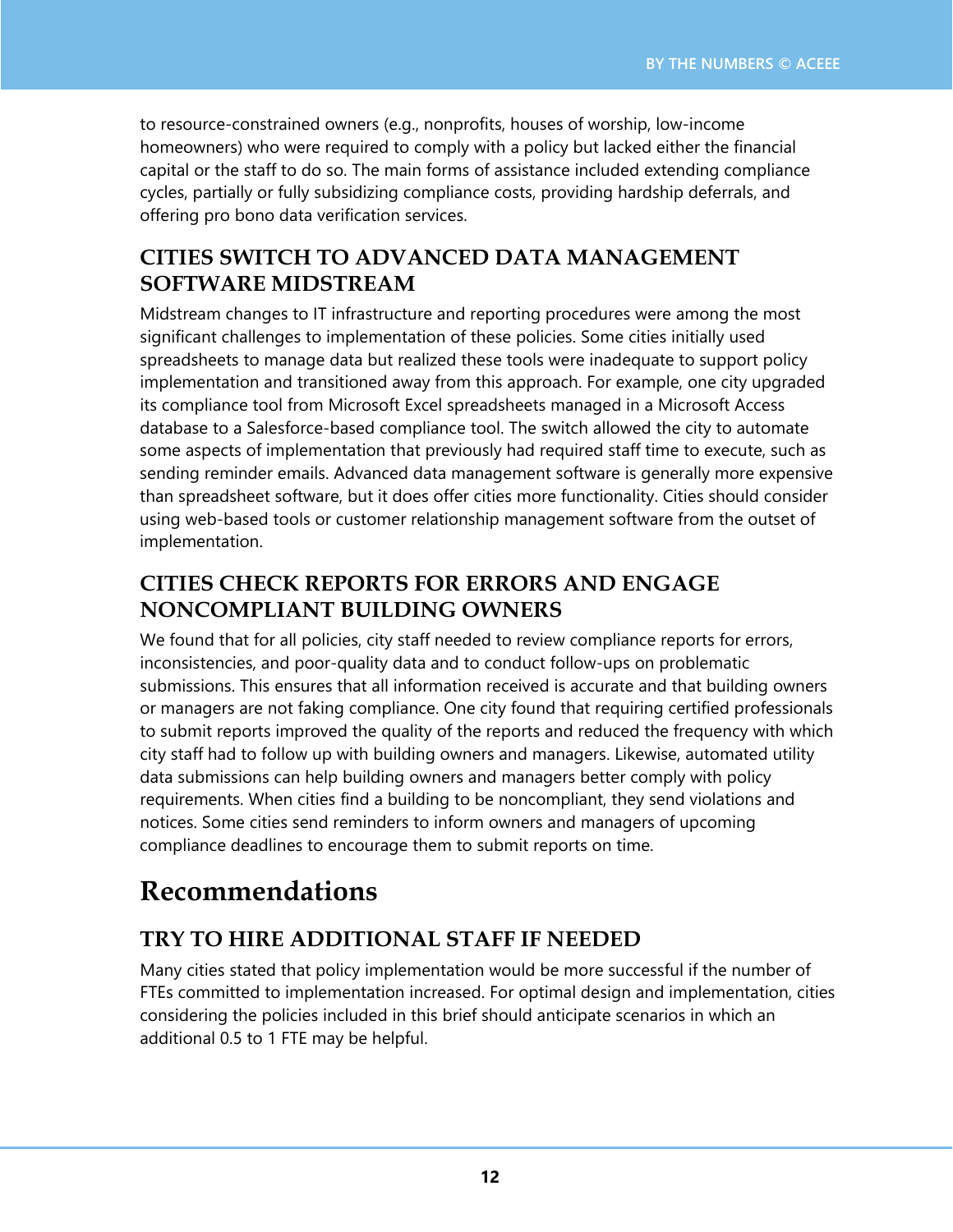### **SIMPLIFY ENERGY EFFICIENCY POLICY LEGISLATION**

While cities did state that savings targets should be included in legislation establishing policies, they also said some details regarding implementation should be left out of the legislative language and saved for the rulemaking process. Cities can collaborate with both internal and external stakeholders to determine the level of specificity required for the legislative language. This gives them flexibility in the rulemaking process.

### **EMPHASIZE PROGRAM EVALUATION TO ASCERTAIN COMPLIANCE AND BENEFITS**

Program evaluation is an important tool for understanding impacts and improving policies. One city included a provision in the original ordinance for city staff to conduct an evaluation and submit recommendations for energy efficiency requirements to the city council. Though the city did not include metrics such as reductions in energy use and greenhouse gas emissions, evaluation provisions can be leveraged to ascertain this information. Even if cities do not have resources for formal evaluations, they can track other key outcomes (e.g., uptake of energy efficiency incentives).<sup>[6](#page-12-0)</sup> Another city began program evaluation early in the process, focusing on factors such as communication, compliance, energy savings, and greenhouse gas emissions reduction. This approach allowed the city to make changes to implementation and report community-wide benefits. Cities can also center equity in program evaluations by focusing on data collection, affordability, energy burden, and other factors (City Energy Project 2021).

### **SUPPORT THE AFFORDABLE HOUSING SECTOR TO PROMOTE COMPLIANCE**

Many cities excluded the residential and affordable housing sector from their policies because of some stakeholder perceptions that compliance would increase rents. On the contrary, those living in affordable housing can particularly benefit from energy efficiency interventions, as high energy burdens are a driver of unaffordable housing. To mitigate the concern regarding potential rent increases, cities with policies requiring energy efficiency actions can offer compliance assistance such as extended deadlines, financial assistance, and technical assistance. Cities should also consider the extent to which noncompliant buildings pursued compliance when assessing penalties, allowing buildings that attempted to comply but fell short of policy requirements to pay a reduced fine (Nedwick and Ross 2020).

<span id="page-12-0"></span> $6$  Cities considering program evaluation can engage an independent program evaluator during program design, determine key performance indicators up front, and begin conducting a process evaluation during implementation to determine how processes are working together and what improvements may be needed (Peters 2018).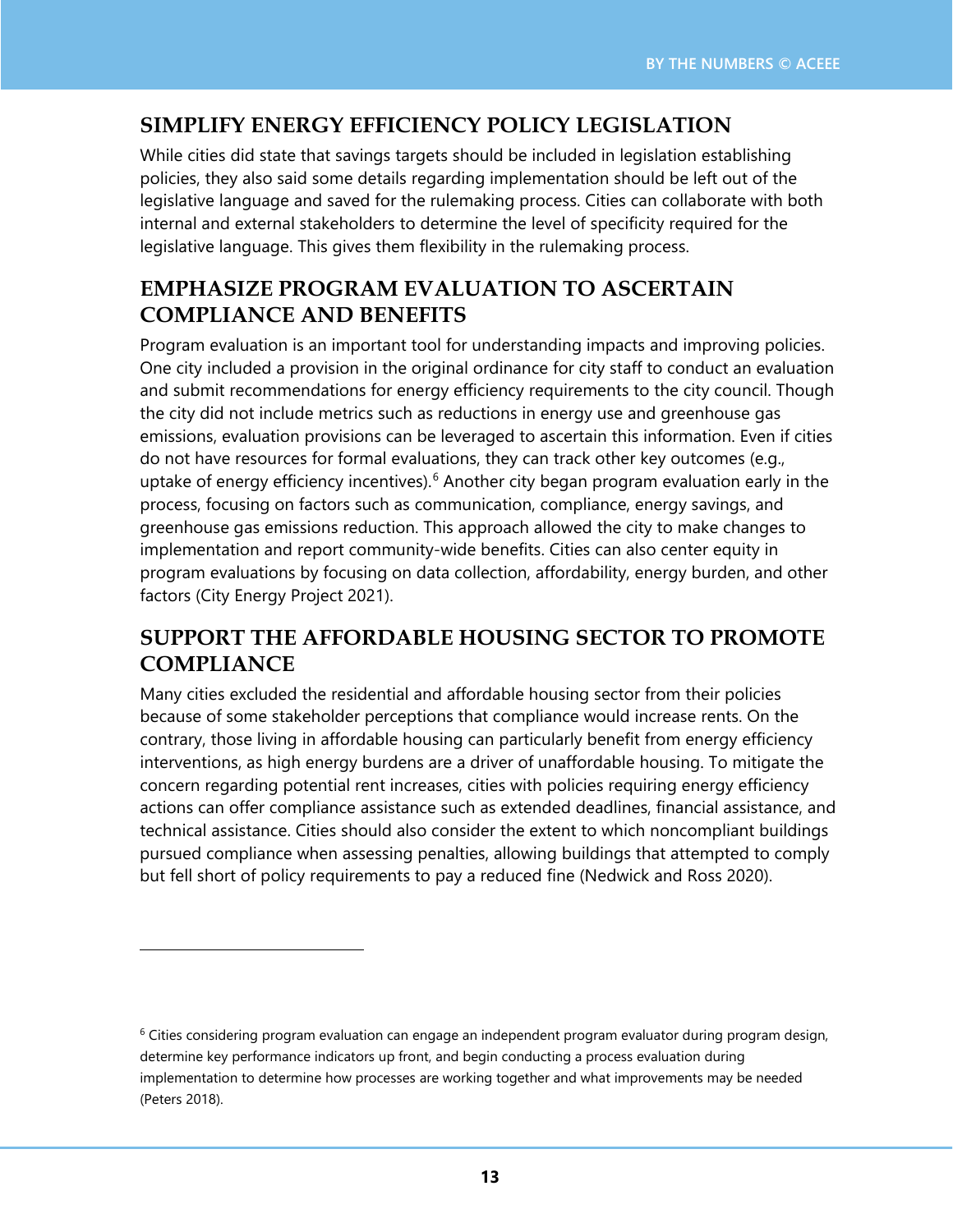## **CONNECT WITH NONPROFIT PARTNERS**

Some cities had received low- or no-cost support from nonprofits, think tanks, national labs, and other organizations. This type of support generally serves as a substitute for more expensive consultant fees, lowering costs of design or implementation or both. Cities considering these policies can reach out to these groups to determine needs and opportunities.

## **USE MUNICIPAL BUILDINGS AS A CASE STUDY**

Requiring municipal buildings to comply with a policy before it applies to the broader community can provide several benefits. For example, cities can use this phase of policy implementation as an opportunity to build relationships with service providers. For retrocommissioning and tune-up policies, cities can use municipal buildings to determine which building systems the process should target. These policies can also help cities decrease energy use, costs, and GHG emissions, moving them closer to their climate goals for municipal operations.

### **LEVERAGE ONE-TIME COSTS FOR FUTURE POLICIES AND PROGRAMS**

High one-time costs in the design phase of a policy can be leveraged to reduce the costs of subsequent policies and programs. For example, a building stock analysis is an important resource for cities designing clean energy policies and programs. This can be costly—one city hired consultants to perform such an analysis for \$45,000—but it can provide value beyond a single policy. Similarly, one-time costs for benchmarking policies can reduce the costs of subsequent benchmarking plus and retrocommissioning and tune-up policies implemented in the same city.

# **Conclusion**

This project aimed to determine the administrative costs and the community-wide benefits of benchmarking, retrocommissioning, and time-of-sale energy disclosure policies. The intent was to equip decision makers and advocates with the data needed to advance these energy efficiency policies for existing buildings. These three policies have drawn attention from cities interested in replicating them and are important catalysts for energy-saving actions. For more detailed information on each of the policies included in this topic brief, see our fact sheets [here.](https://www.aceee.org/topic-brief/2022/04/benefits-and-administrative-costs-local-building-efficiency-policies)

We found that while cities had detailed data on design phase and implementation costs, only a few tracked benefits such as reductions in energy use and greenhouse gas emissions. Cities could better gauge the impact of these policies by tracking other key program outcomes, including uptake of energy efficiency incentives in buildings that need to comply with policies. We also gained insights into key tasks and activities related to the design and implementation phases, as well as stakeholders, assets, and challenges associated with policy adoption. Cities considering the policies in this brief should anticipate hiring additional staff if possible, leverage one-time costs, emphasize policy evaluation, provide the affordable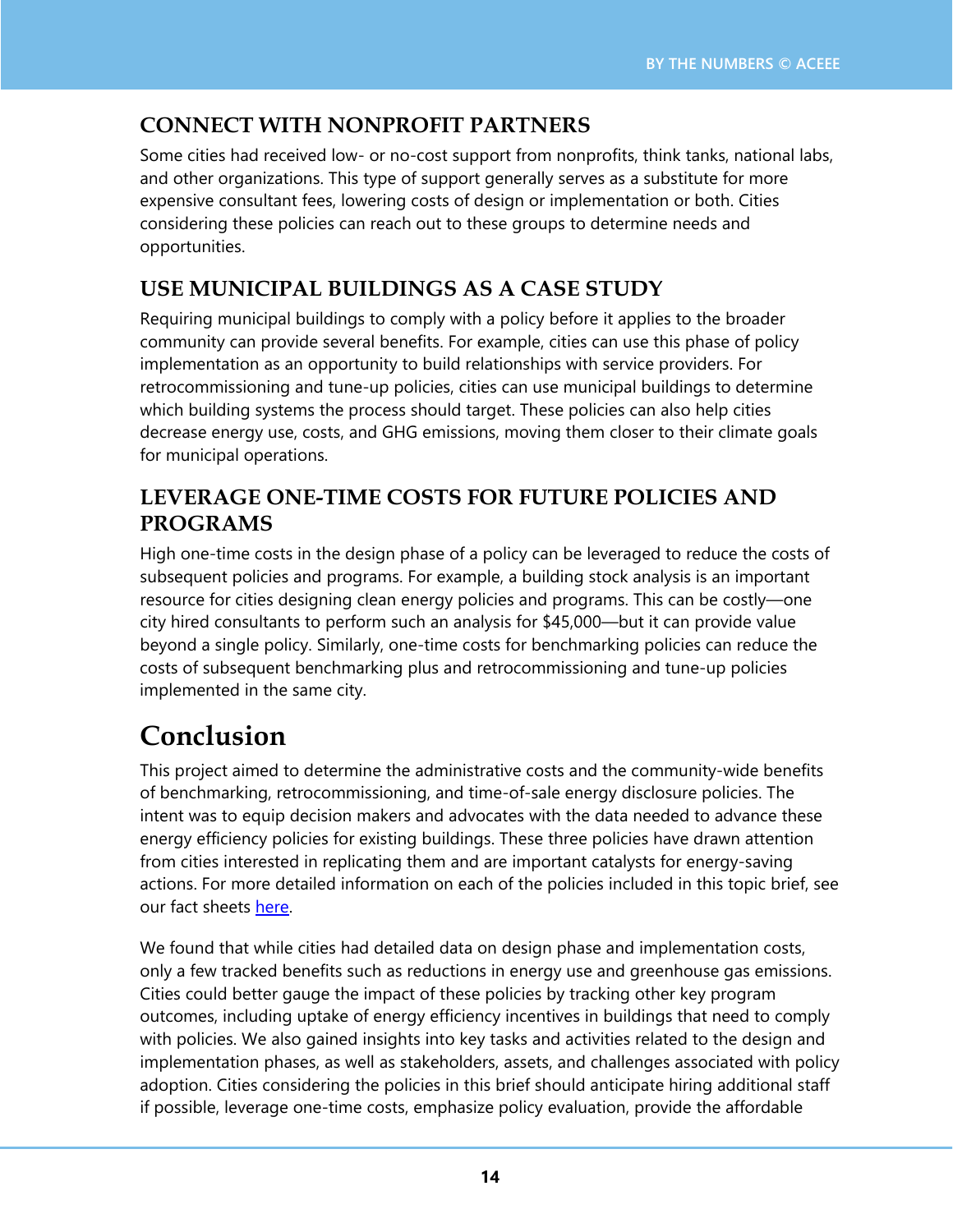housing sector with compliance support, and draft legislation that allows flexibility. Appendix C provides additional resources on these policies that cities may find useful.

As cities begin to adopt more stringent energy efficiency requirements for existing buildings, such as energy performance standards, new research into the costs and benefits of these policies can help scale them nationwide. As decision makers in cities consider the policies discussed herein, they can use this brief—and the accompanying fact sheets—as a starting point for informed and better-formed policy development and implementation.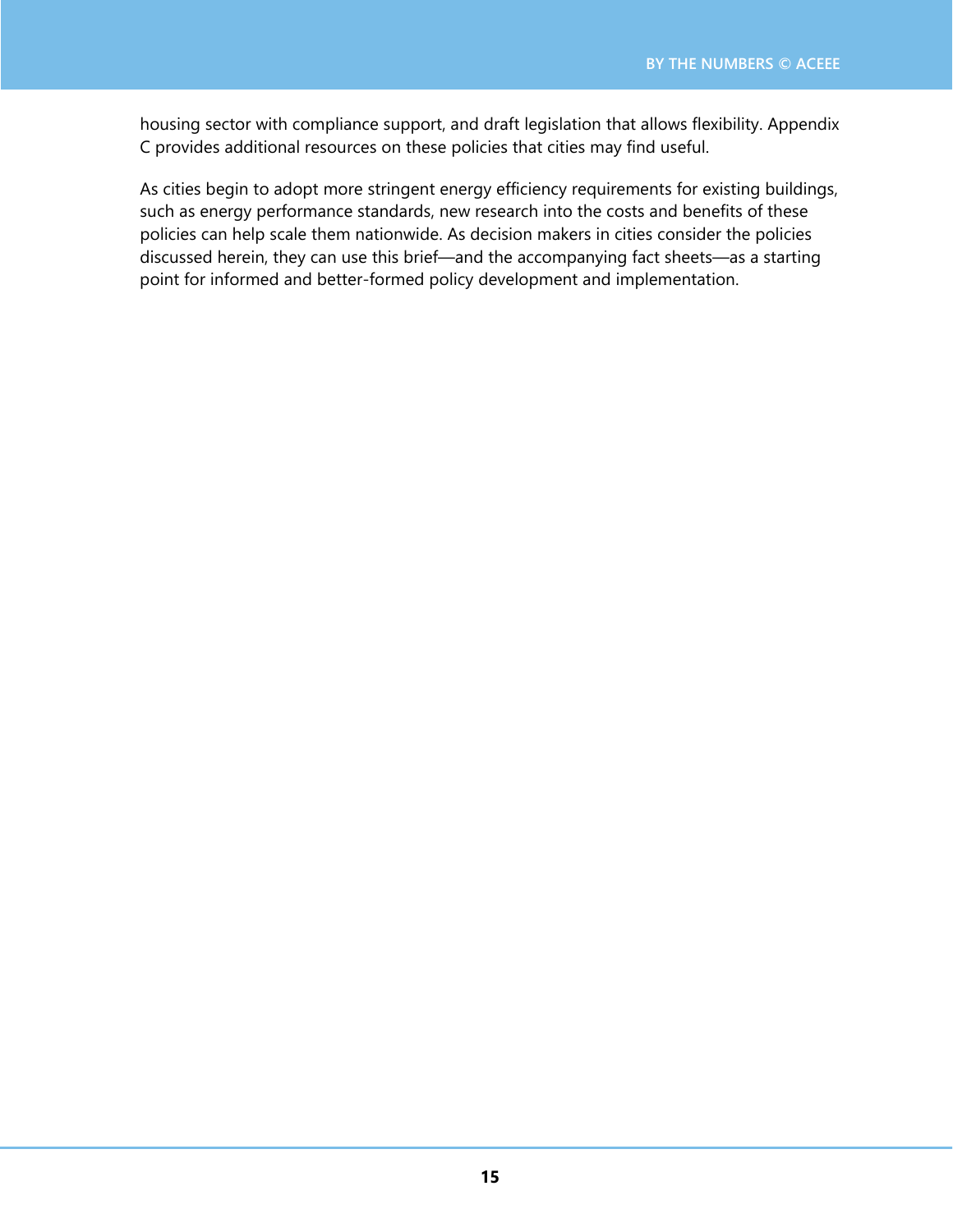## **References**

- ACEEE. 2018. *Home Energy Efficiency Policies: Ratings, Assessments, Labels, and Disclosure*. Washington, DC: ACEEE. [www.aceee.org/sites/default/files/pdf/topic-home-energy](https://www.aceee.org/sites/default/files/pdf/topic-home-energy-assessment.pdf)[assessment.pdf.](https://www.aceee.org/sites/default/files/pdf/topic-home-energy-assessment.pdf)
- Ayala, R., A. Drehobl, and A. Dewey. 2021. *Fostering Equity Through Community-Led Clean Energy Strategies*. Washington, DC: ACEEE. [www.aceee.org/research-report/u2105.](https://www.aceee.org/research-report/u2105)
- BLS (Bureau of Labor Statistics). 2020. "State and Local Government Compensation Costs Average \$52.94 per Hour Worked in September 2020." *TED: The Economics Daily*, December 30. [www.bls.gov/opub/ted/2020/state-and-local-government](https://www.bls.gov/opub/ted/2020/state-and-local-government-compensation-costs-average-52-94-per-hour-worked-in-september-2020.htm?view_full)[compensation-costs-average-52-94-per-hour-worked-in-september-](https://www.bls.gov/opub/ted/2020/state-and-local-government-compensation-costs-average-52-94-per-hour-worked-in-september-2020.htm?view_full)[2020.htm?view\\_full.](https://www.bls.gov/opub/ted/2020/state-and-local-government-compensation-costs-average-52-94-per-hour-worked-in-september-2020.htm?view_full)
- City Energy Project. 2021. *Incorporating Equity into Energy Benchmarking Requirements: Guidance for Policy and Program Practitioners*. Washington, DC: City Energy Project. [www.cityenergyproject.org/resources/incorporating-equity-into-energy](https://www.cityenergyproject.org/resources/incorporating-equity-into-energy-benchmarking-requirements-guidance-for-policy-and-program-practitioners/)[benchmarking-requirements-guidance-for-policy-and-program-practitioners/.](https://www.cityenergyproject.org/resources/incorporating-equity-into-energy-benchmarking-requirements-guidance-for-policy-and-program-practitioners/)
- Hart, Z. 2015. *The Benefits of Benchmarking Building Performance*. Washington, DC: IMT (Institute for Market Transformation). [www.imt.org/resources/the-benefits-of](https://www.imt.org/resources/the-benefits-of-benchmarking-building-performance/)[benchmarking-building-performance/.](https://www.imt.org/resources/the-benefits-of-benchmarking-building-performance/)
- Myers, E., S. Puller, and J. West. 2020. "Mandatory Energy Efficiency Disclosure in Housing Markets." *VoxEU*, November 15. [voxeu.org/article/mandatory-energy-efficiency](https://voxeu.org/article/mandatory-energy-efficiency-disclosure-housing-markets)[disclosure-housing-markets.](https://voxeu.org/article/mandatory-energy-efficiency-disclosure-housing-markets)
- Nedwick, T., and L. Ross. 2020. "Mandating Building Efficiency while Preserving Affordable Housing: Opportunities and Challenges." *Proceedings of the 2020 ACEEE Summer Study on Energy Efficiency in Industry* 13: 1–17. Washington, DC: ACEEE. [assets.ctfassets.net/ntcn17ss1ow9/DfMwmmfyH6WMEJvztff3X/1a1c54577f26253159](https://assets.ctfassets.net/ntcn17ss1ow9/DfMwmmfyH6WMEJvztff3X/1a1c54577f26253159d20451ba315f32/Mandating_Building_Efficiency_while_Preserving_Affordable_Housing_Nedwick_Ross.pdf) [d20451ba315f32/Mandating\\_Building\\_Efficiency\\_while\\_Preserving\\_Affordable\\_Housin](https://assets.ctfassets.net/ntcn17ss1ow9/DfMwmmfyH6WMEJvztff3X/1a1c54577f26253159d20451ba315f32/Mandating_Building_Efficiency_while_Preserving_Affordable_Housing_Nedwick_Ross.pdf) [g\\_Nedwick\\_Ross.pdf.](https://assets.ctfassets.net/ntcn17ss1ow9/DfMwmmfyH6WMEJvztff3X/1a1c54577f26253159d20451ba315f32/Mandating_Building_Efficiency_while_Preserving_Affordable_Housing_Nedwick_Ross.pdf)
- NREL (National Renewable Energy Laboratory). 2022. "SLOPE: State and Local Planning for Energy." Accessed January. [maps.nrel.gov/slope/.](https://maps.nrel.gov/slope/)
- Peters, J. 2018. *What Will Improve Process and Market Evaluation?*. Portland, Oregon: Research Into Action, Inc. [www.iepec.org/wp-content/uploads/2018/02/106-6.pdf.](https://www.iepec.org/wp-content/uploads/2018/02/106-6.pdf)
- Ribeiro, D., S. Samarripas, K. Tanabe, A. Jarrah, H. Bastian, A. Drehobl, S. Vaidyanathan, E. Cooper, B. Jennings, and N. Henner. 2020. *The 2020 City Clean Energy Scorecard.* Washington, DC: ACEEE. [www.aceee.org/research-report/u2008.](https://www.aceee.org/research-report/u2008)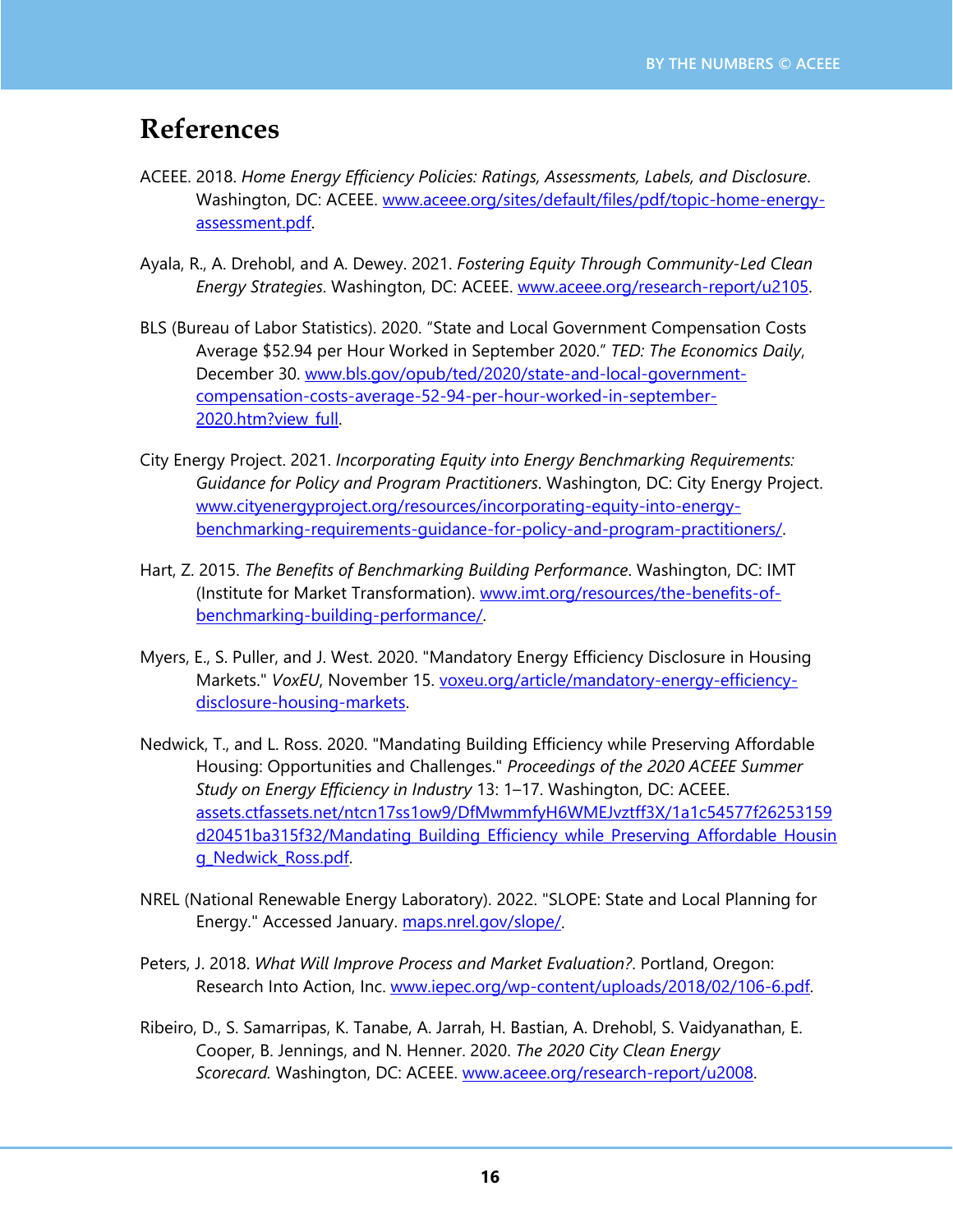Samarripas, S., K, Tanabe, A. Dewey, A. Jarrah, B. Jennings, A. Drehobl, H. Bastian, S. Vaidyanathan, D. Morales, A. Patronella, S. Subramanian, and C. Tolentino. 2021. *The 2021 City Clean Energy Scorecard*. Washington, DC: ACEEE. [www.aceee.org/local](http://www.aceee.org/local-policy/city-scorecard)[policy/city-scorecard.](http://www.aceee.org/local-policy/city-scorecard)

Upright Consulting Services. 2020. *Rental Stakeholder Engagement Overview*. Port Washington, WI: USDN Rental Housing Energy Efficiency Learning Group.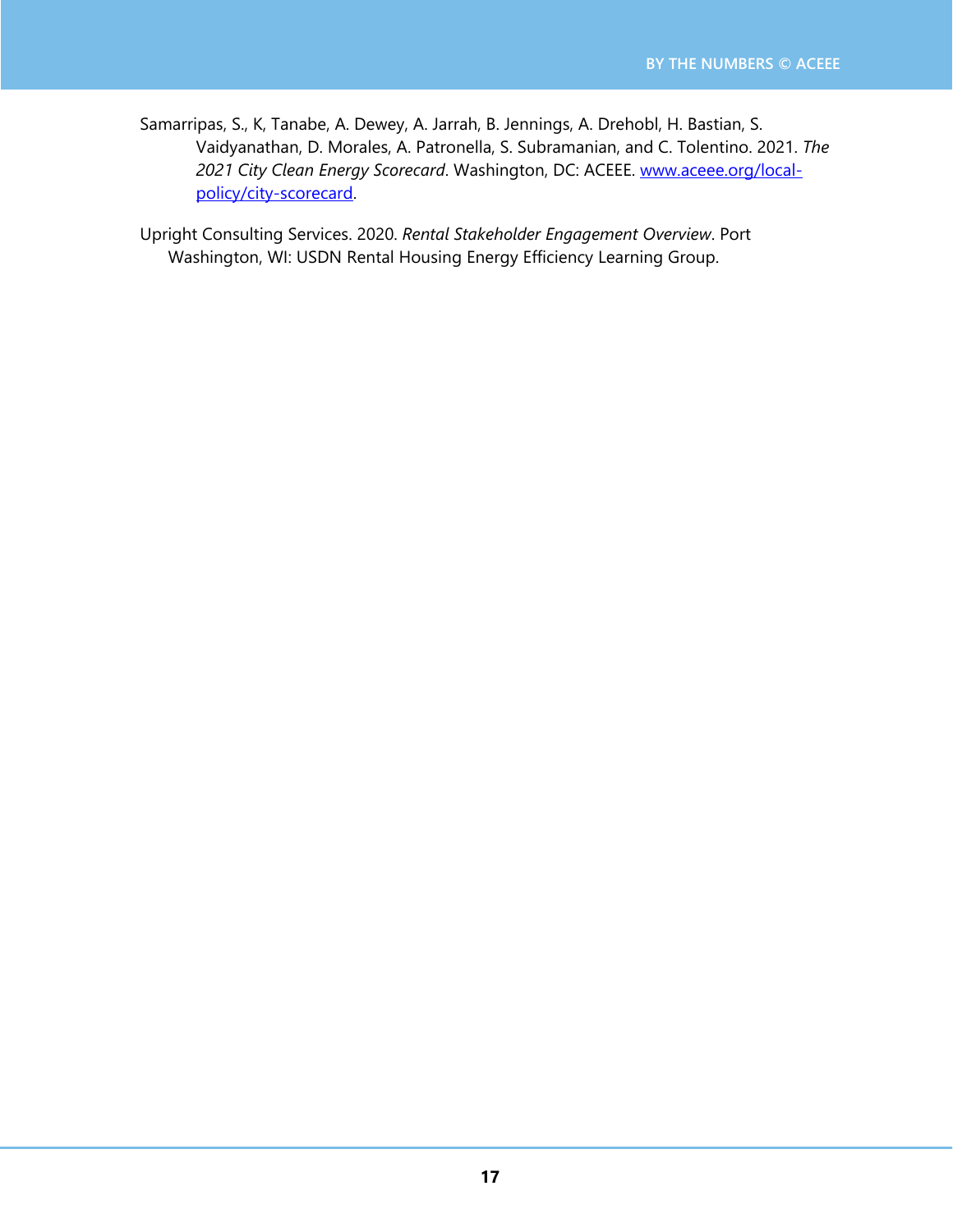# **Appendix A. Methodology**

We first developed lists of costs and benefits to include in our analysis. The list of costs covered three categories: design costs, implementation costs, and participation costs. Likewise, the list of benefits included three categories: community-wide benefits, equityrelated benefits, and benefits to local government operations. Before interviewing city staff, we conducted a literature review on the availability of cost and benefit data for the three policy categories. We also sought data on best practices in policy design and implementation. Our literature review revealed a scarcity of data on the costs and benefits of time-of-sale disclosure policies and retrocommissioning and building tune-up policies. However, there were some data on the costs and benefits of benchmarking policies.

Table A1 presents the list of costs we used both for the literature review and in our interviews with cities.

#### **Table A1. List of policy costs**

#### Policy costs

Design administrative costs *(costs incurred by the city to establish the policy and program)*

*Number of local government staff needed for policy and program design.* Please indicate the number of full-time equivalent employees that worked on program design and community engagement.

*Cost of professional consulting services (if applicable)*. Please indicate the total contract award and any other costs associated with consultants. Please also indicate the services provided.

*Cost of IT infrastructure build-out (if applicable).* Please indicate the cost of licensing software, hardware, etc.

*Cost of community engagement supplies (if applicable).* Please indicate the cost of any materials (brochures, rented space, etc.) used for community engagement.

*Other costs*. If there are any other costs not captured above, please describe here. Please indicate what the costs pertain to.

Implementation administrative costs *(costs incurred by the city to operate and administer the program)*

*Local government staff needed for administration.* Please indicate the number of full-time equivalent employees that work on program administration and compliance each year.

*Annual cost of professional consulting services (if applicable)*. Please indicate the average contract award and any other costs associated with consultants. Please also indicate the services provided.

*Annual cost of IT infrastructure (if applicable).* Please indicate the average annual cost of service and maintenance of IT infrastructure.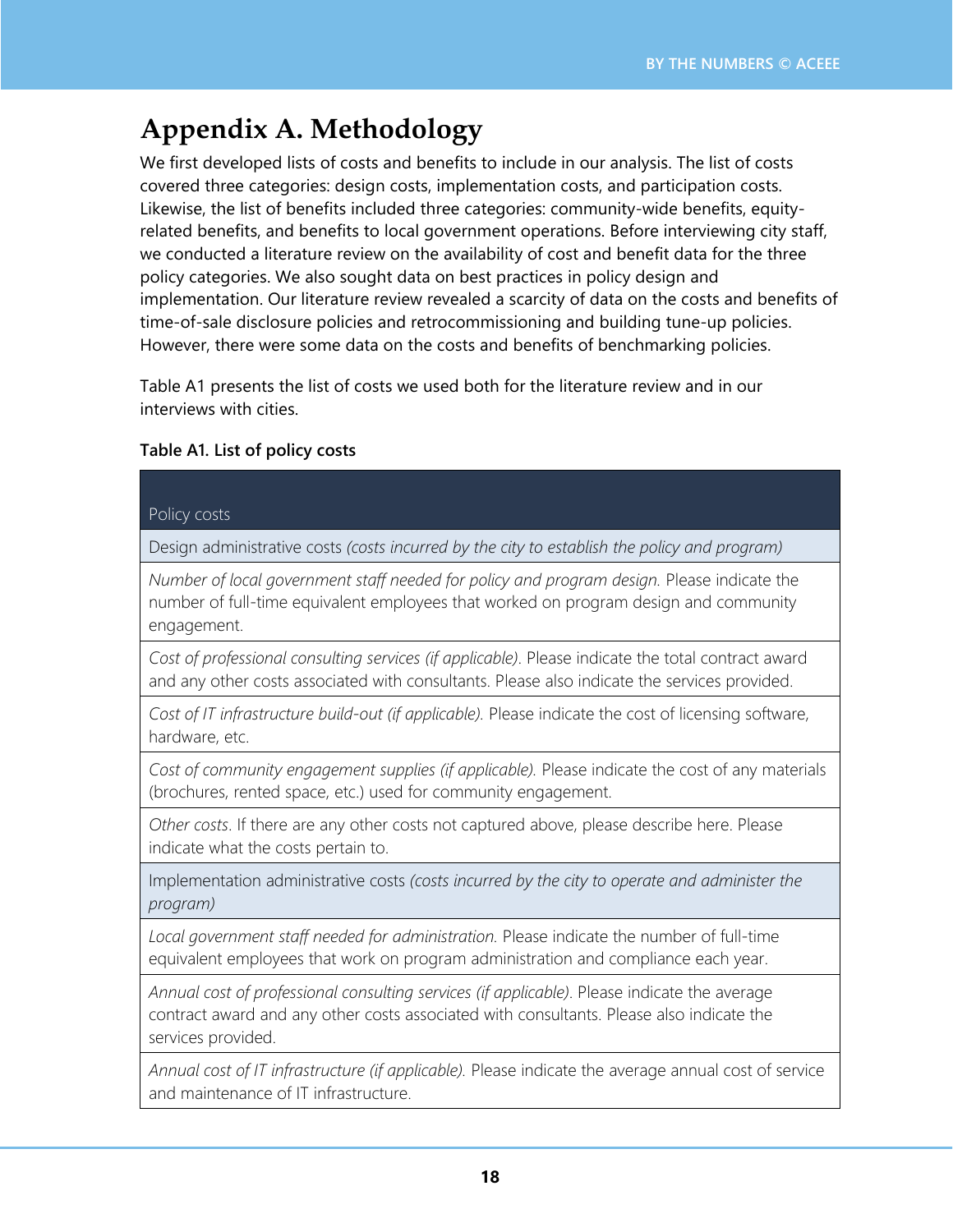#### Policy costs

*Annual cost of marketing (if applicable).* Please indicate the average annual cost of marketing (mailers, advertisements, etc.).

*Annual cost of incentives or subsidies to assist participants with compliance (if applicable).* Please indicate the average annual budget allocated for incentives and the average annual amount withdrawn from it.

*Annual cost of data quality assurance*. Please indicate the annual average cost of scrubbing, standardizing, and correcting data.

*Other costs*. If there are any significant costs not captured above, you may capture them here. Please indicate what the costs pertain to.

Participant costs

*Typical approximate annual cost of compliance per participant before subsidies.* 

*Average subsidy per participant (if applicable).*

Administrative costs illustrate to cities the resources needed during the design and implementation phases of a policy. There is often not a clear distinction between the end of the design phase and the beginning of the implementation phase, and the activities that fall within each phase may vary, depending on the city. Therefore, we allowed each city to define the phases, their respective costs, and the activities those costs correspond to.

Table A2 presents the list of policy benefits. We asked cities about community-wide benefits, equity in program-related benefits, and benefits to local government buildings.

#### **Table A2. List of policy benefits**

| Policy benefits                                                                                                                                                                                                     |
|---------------------------------------------------------------------------------------------------------------------------------------------------------------------------------------------------------------------|
| Community-wide benefits                                                                                                                                                                                             |
| Total number of participating buildings. Please indicate the total number of buildings covered<br>by the policy.                                                                                                    |
| Total number of interventions. Interventions include energy audits, retrofits, retrocommissioning,<br>and other energy efficiency actions.                                                                          |
| Total greenhouse gas emissions reductions. Please indicate the total GHG emissions reduction in<br>covered buildings from the effective year of the policy to the most recent year for which data<br>are available. |
| Total dollars saved. Please indicate the total dollars saved from reduced energy costs in<br>covered buildings from the effective year of the policy to the most recent year for which data<br>are available.       |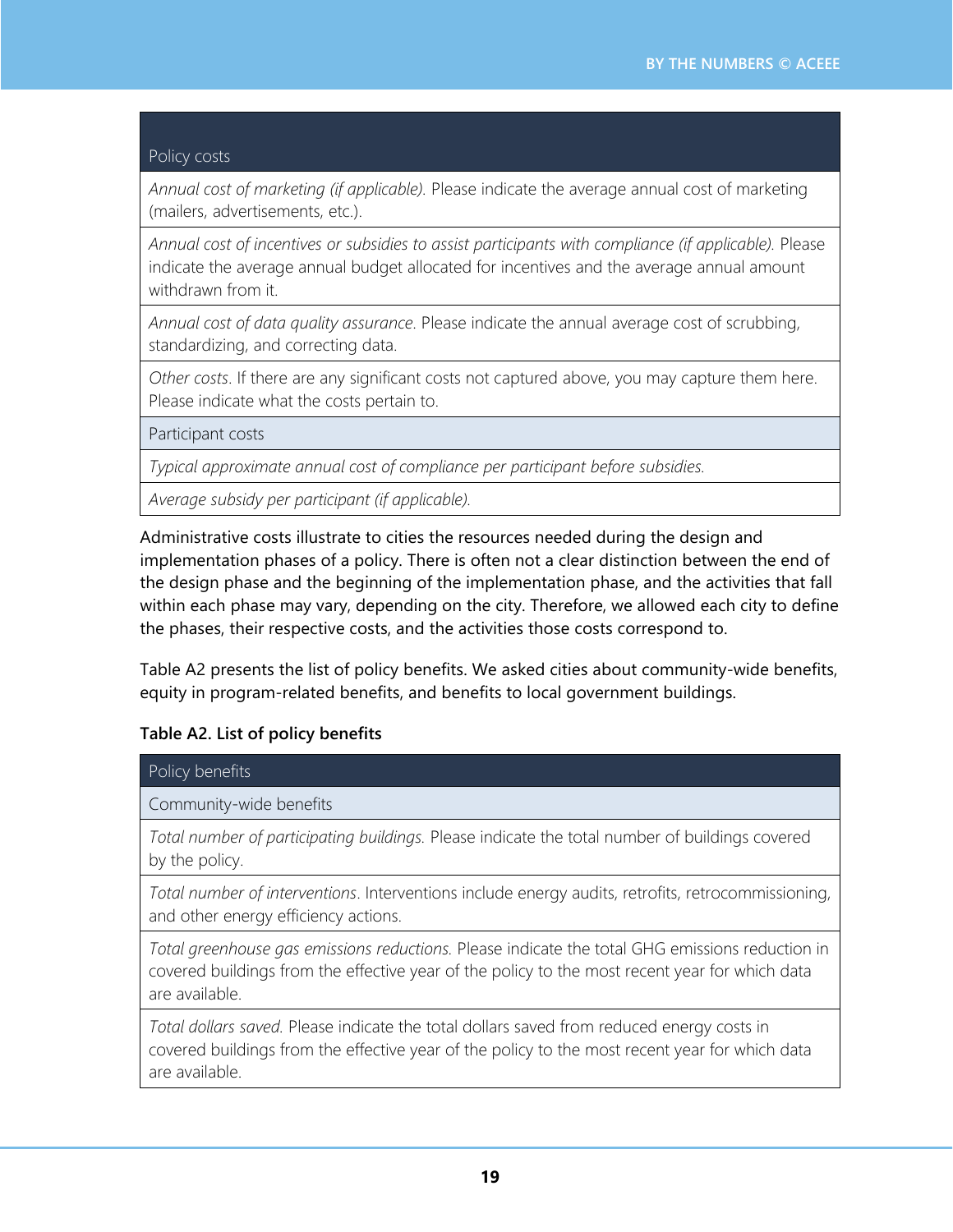#### Policy benefits

*Total energy reductions.* Please indicate the total energy reductions in covered buildings from the effective year of the policy to the most recent year for which data are available.

*Total direct and indirect jobs created.* Please indicate the total number of jobs created.

*Other benefits*. If there are other benefits not captured above, you may capture them here.

Equity in program-related benefits

*Total dollars saved in low-income and households of color.* Please indicate the total dollars saved from reduced energy costs in low-income and households of color from the effective year of the policy to the most recent year for which data are available.

*Total number of participating low-income and households of color.* Please indicate the total number of low-income and households of color covered by the policy.

*Total number of interventions in low-income and households of color*. Interventions include energy audits, retrofits, retrocommissioning, and other energy efficiency actions.

*Total direct and indirect jobs created for marginalized residents.* Marginalized residents include people of color, low-income residents, youth, the elderly, recently arrived immigrants, those with limited English proficiency, people with disabilities, and the homeless.

*Total greenhouse gas emissions reductions in low-income and households of color.* Please indicate the total GHG emissions reduction in low-income and households of color from the effective year of the policy to the most recent year for which data are available.

*Total energy reductions in low-income and households of color.* Please indicate the total energy reductions in low-income and households of color from the effective year of the policy to the most recent year for which data are available.

*Other benefits*. If there are other benefits not captured above, you may capture them here.

Local government benefits *(if applicable; this category relates only to benefits associated with municipal government buildings)*

*Total greenhouse gas emissions reductions.* Please indicate the total GHG emissions reduction in covered municipal buildings from the effective year of the policy to the most recent year for which data are available.

*Total dollars saved.* Please indicate the total dollars saved from reduced energy costs in covered municipal buildings from the effective year of the policy to the most recent year for which data are available.

*Total energy reductions.* Please indicate the total energy reductions in covered municipal buildings from the effective year of the policy to the most recent year for which data are available.

*Total number of participating buildings.* Please indicate the total number of municipal buildings covered by the policy.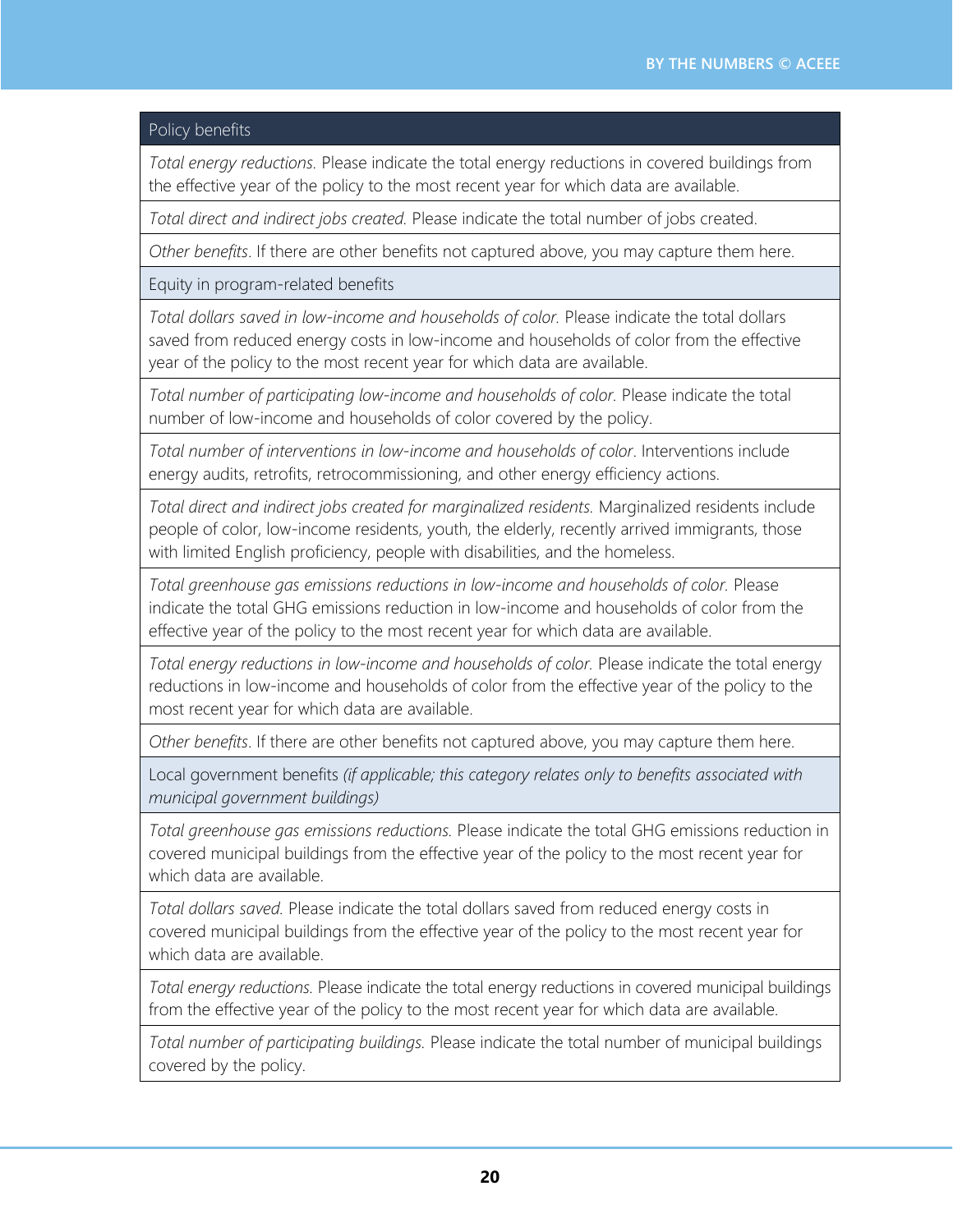#### Policy benefits

*Total number of interventions*. Interventions include energy audits, retrofits, retrocommissioning, and other energy efficiency actions.

After choosing the three policy categories included in this report, developing the lists of costs and benefits, and conducting the literature review, we aimed to interview at least three cities per policy.<sup>[7](#page-20-0)</sup> For time-of-sale disclosure policies, however, only two cities agreed to participate. In addition to inquiring about costs and benefits, we drafted questions on the design and implementation phases of the policies to catalog city experiences. We asked cities the following questions:

- In what year did your city formally adopt the policy? In what year did the policy come into effect? In what year did your city require building owners to first report compliance?
- What goals did your city have in mind when it chose to pursue the policy? Why did your city pursue this particular policy to achieve its goals instead of another energy efficiency policy?
- Can you discuss the key steps and milestones in the process of developing and adopting the policy? What categories of stakeholders most informed policy development?
- What factors were most important in terms of a.) challenges to overcome to establish the policy and b.) assets that were most helpful in enabling the policy (e.g., people, organizations, information)?
- What are the key tasks and activities associated with program implementation?
- What lessons have you taken away from city experiences in implementation thus far? If applicable, how has implementation changed over time?
- How have equity considerations been centered in decisions regarding the policy design or program implementation?

Our goal in each interview was to capture the city's experience in designing and implementing the policy and to record detailed cost and benefit information. We believed cities would be

<span id="page-20-0"></span> $7$  We selected the three policies based on interest from stakeholders and potential for replicability.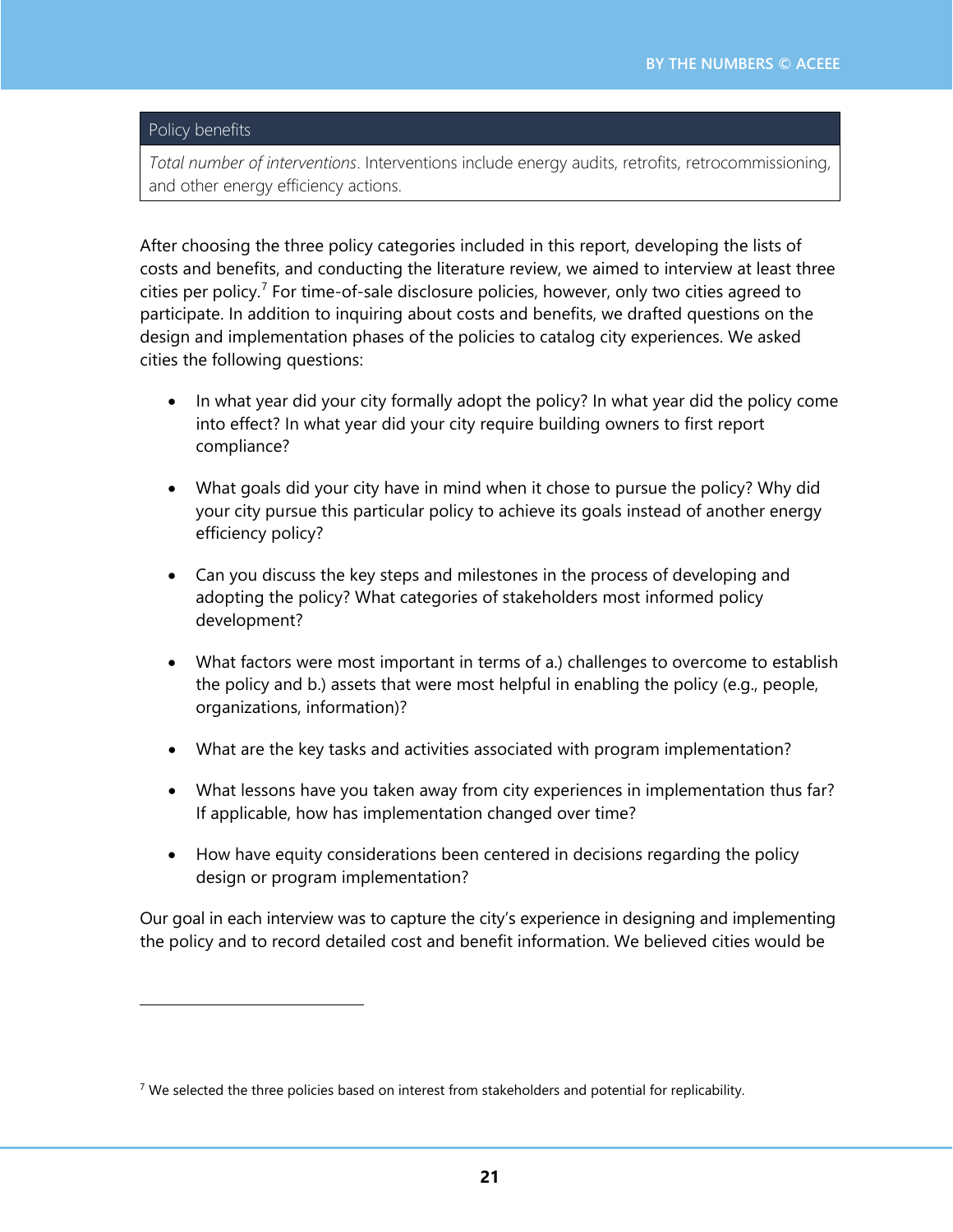more open to sharing data if their names were dissociated from the data. Therefore, we anonymized the data and only refer to the cities by a letter from *A* to *I* (e.g., City A).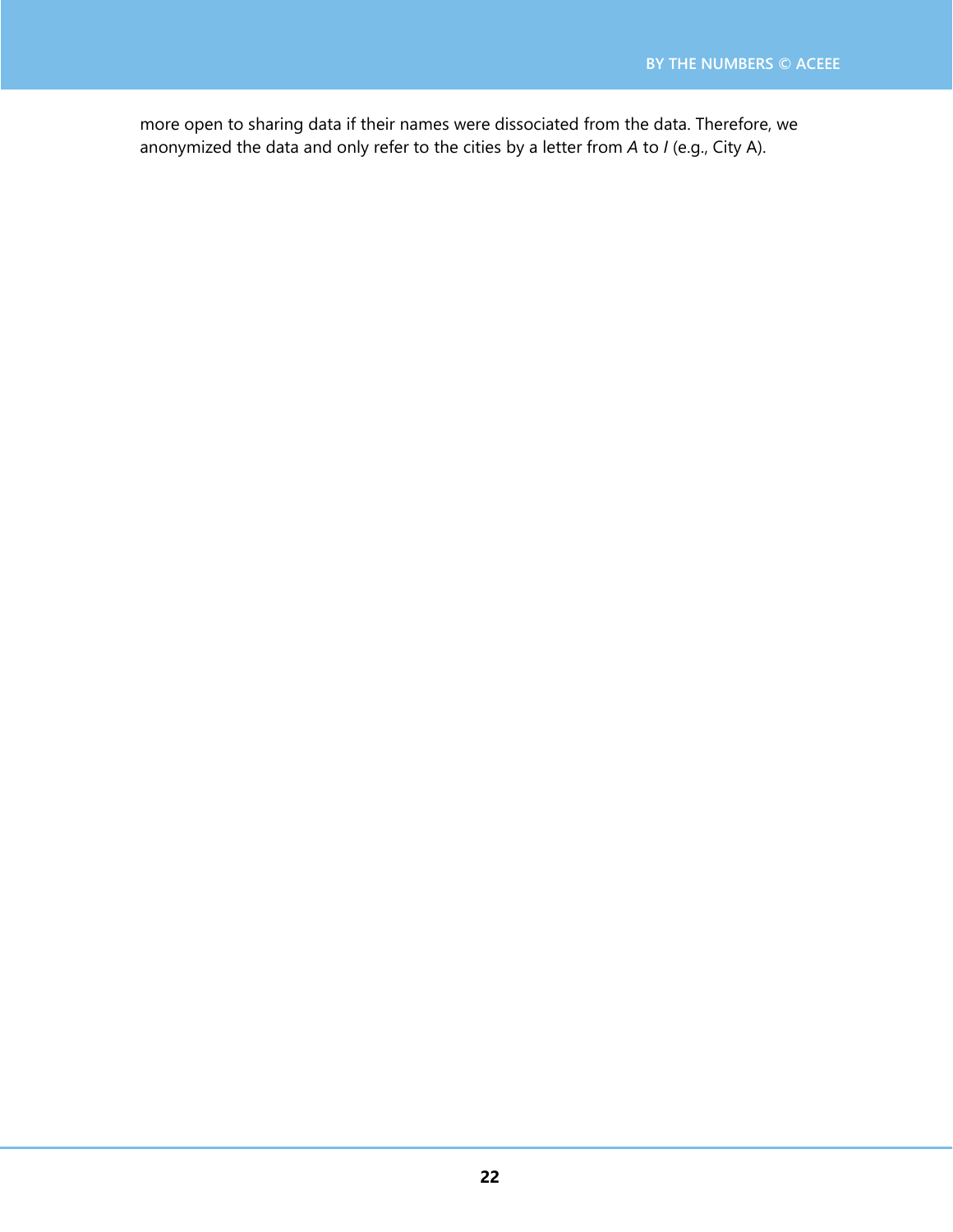## **Appendix B. Detailed Cost Tables**

 **Table B1. Detailed costs of time-of-sale energy disclosure policies**

| Cost type                             | City A                                                               | City B                          |  |  |  |  |
|---------------------------------------|----------------------------------------------------------------------|---------------------------------|--|--|--|--|
| Design costs                          |                                                                      |                                 |  |  |  |  |
| Minimum FTEs used                     | 1.5                                                                  | 2.5                             |  |  |  |  |
| Consulting services                   | \$30,000*                                                            | \$27,700                        |  |  |  |  |
| IT infrastructure<br>build-out        | \$60,000                                                             |                                 |  |  |  |  |
| Community outreach                    |                                                                      | Cost of rented space            |  |  |  |  |
| Total non-FTE design<br>costs         | \$90,000                                                             | $$27,700+$                      |  |  |  |  |
|                                       | Annual implementation costs                                          |                                 |  |  |  |  |
| Minimum FTEs used                     |                                                                      | $1***$                          |  |  |  |  |
| Consulting services                   |                                                                      | \$94,000 over three<br>years*** |  |  |  |  |
| IT infrastructure<br>upkeep           | \$2,000                                                              | Included in<br>consulting costs |  |  |  |  |
| Marketing                             | 500 to 700 mailers                                                   |                                 |  |  |  |  |
| Quality assurance                     |                                                                      |                                 |  |  |  |  |
| Incentives and<br>subsidies           |                                                                      | \$26,000 over three<br>years*** |  |  |  |  |
| Other                                 |                                                                      | \$3,700                         |  |  |  |  |
| Total non-FTE<br>implementation costs | \$2,000                                                              | \$43,699+                       |  |  |  |  |
|                                       | Participant costs                                                    |                                 |  |  |  |  |
| Approximate cost of<br>compliance     | Dependent on size<br>of building; \$110<br>per deferral <sup>+</sup> | \$125 per assessment            |  |  |  |  |

**\*Consultant costs for program evaluation that led to a policy amendment. \*\*City's reported FTEs were insufficient to successfully implement the program. \*\*\*In totaling the non-FTE costs, we included the annualized cost to better compare with other cities. †Cost of compliance is dependent on size of building. For the average-size single-family home, the cost of an assessment is about** 

**\$300 plus a filing fee of \$79. For an average commercial or multifamily building, the cost of an assessment is about \$1,000 plus a filing fee of \$152.**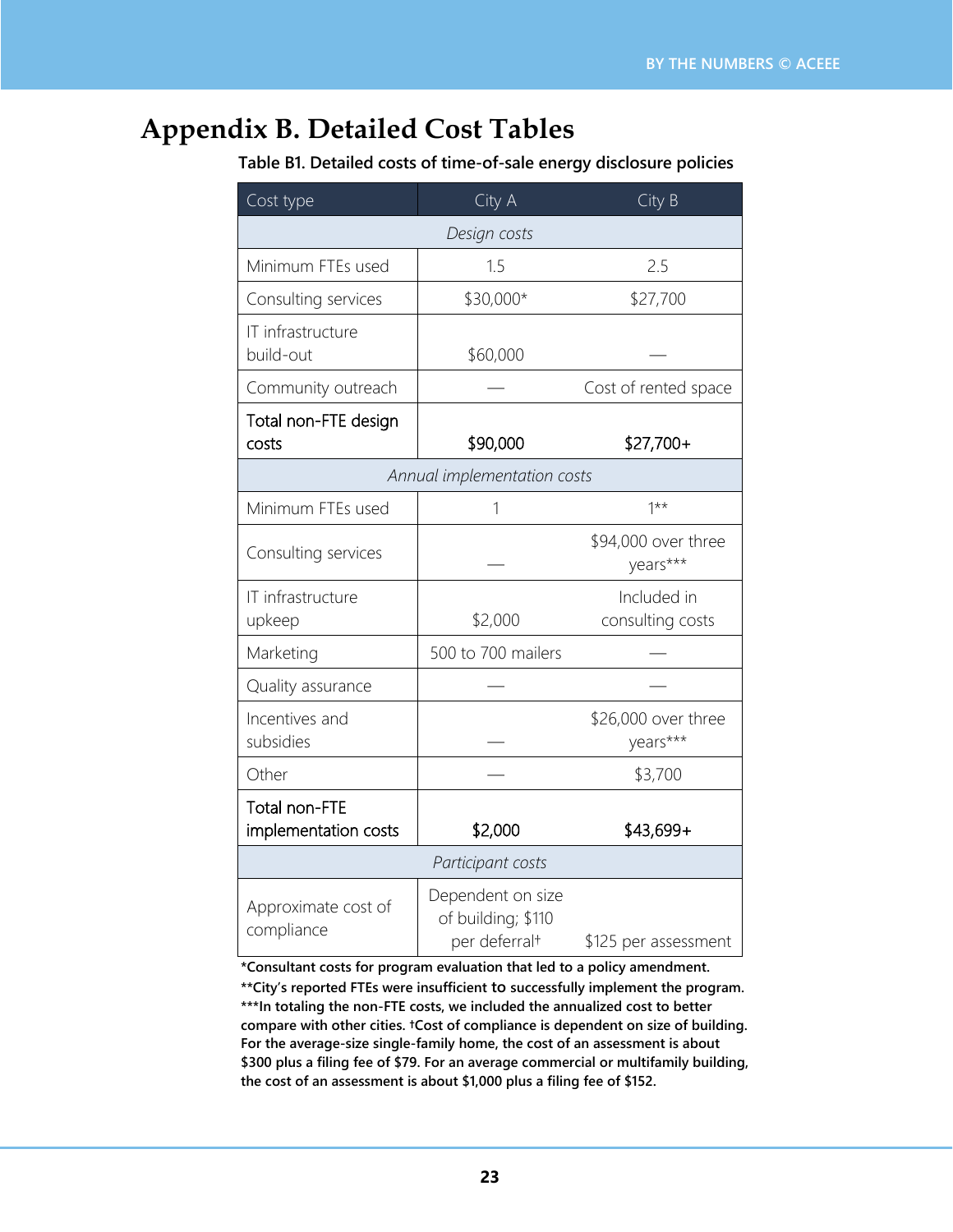| Cost type                             | City $B^*$<br>City A                                        |                         | City C                                        |  |  |  |  |
|---------------------------------------|-------------------------------------------------------------|-------------------------|-----------------------------------------------|--|--|--|--|
| Design costs                          |                                                             |                         |                                               |  |  |  |  |
| Minimum FTEs used                     | 1.5                                                         |                         | 1.75                                          |  |  |  |  |
| Consulting services                   | $$15,000 + small$<br>contract                               |                         | \$145,000                                     |  |  |  |  |
| IT infrastructure<br>build-out        | \$15,000                                                    |                         | \$549,000 over<br>three years                 |  |  |  |  |
| Community outreach                    |                                                             |                         | \$83,000<br>(included in<br>consulting costs) |  |  |  |  |
| Total non-FTE design<br>costs         | \$30,000+                                                   |                         | \$694,000                                     |  |  |  |  |
|                                       | Implementation costs                                        |                         |                                               |  |  |  |  |
| Minimum FTEs used                     | $0.5**$                                                     | Small team              | $1.5***$                                      |  |  |  |  |
| Consulting services                   | \$70,000                                                    |                         | \$150,000                                     |  |  |  |  |
| IT infrastructure                     |                                                             |                         | \$134,775                                     |  |  |  |  |
| Marketing                             | 1 to 2 mailers<br>per building                              | Reminder letters        |                                               |  |  |  |  |
| Quality assurance                     |                                                             | Staff time <sup>+</sup> |                                               |  |  |  |  |
| Incentives and<br>subsidies           |                                                             |                         | \$0.12 per sq. ft.<br>for nonprofits          |  |  |  |  |
| Total non-FTE<br>implementation costs | \$70,000+                                                   |                         | $$284,775+$                                   |  |  |  |  |
| Participant costs                     |                                                             |                         |                                               |  |  |  |  |
| Approximate cost of<br>compliance     | Cost of hiring<br>specialist or the<br>cost of<br>exemption |                         |                                               |  |  |  |  |

 **Table B2. Detailed costs of retrocommissioning and building tune-up policies**

**\*City B reported limited cost and benefit data; though there are additional costs, we include only what the city reported. \*\*City's reported FTEs were insufficient to successfully implement the program. \*\*\*City uses 2.5 FTEs for implementation; however, the city hired consultants to provide one of these FTEs. The cost of this FTE is included in consultant costs in order to provide the number of local government FTEs used for implementation. †"Staff time" indicates that the cost associated with quality control is accounted for in the "minimum FTEs used" value.**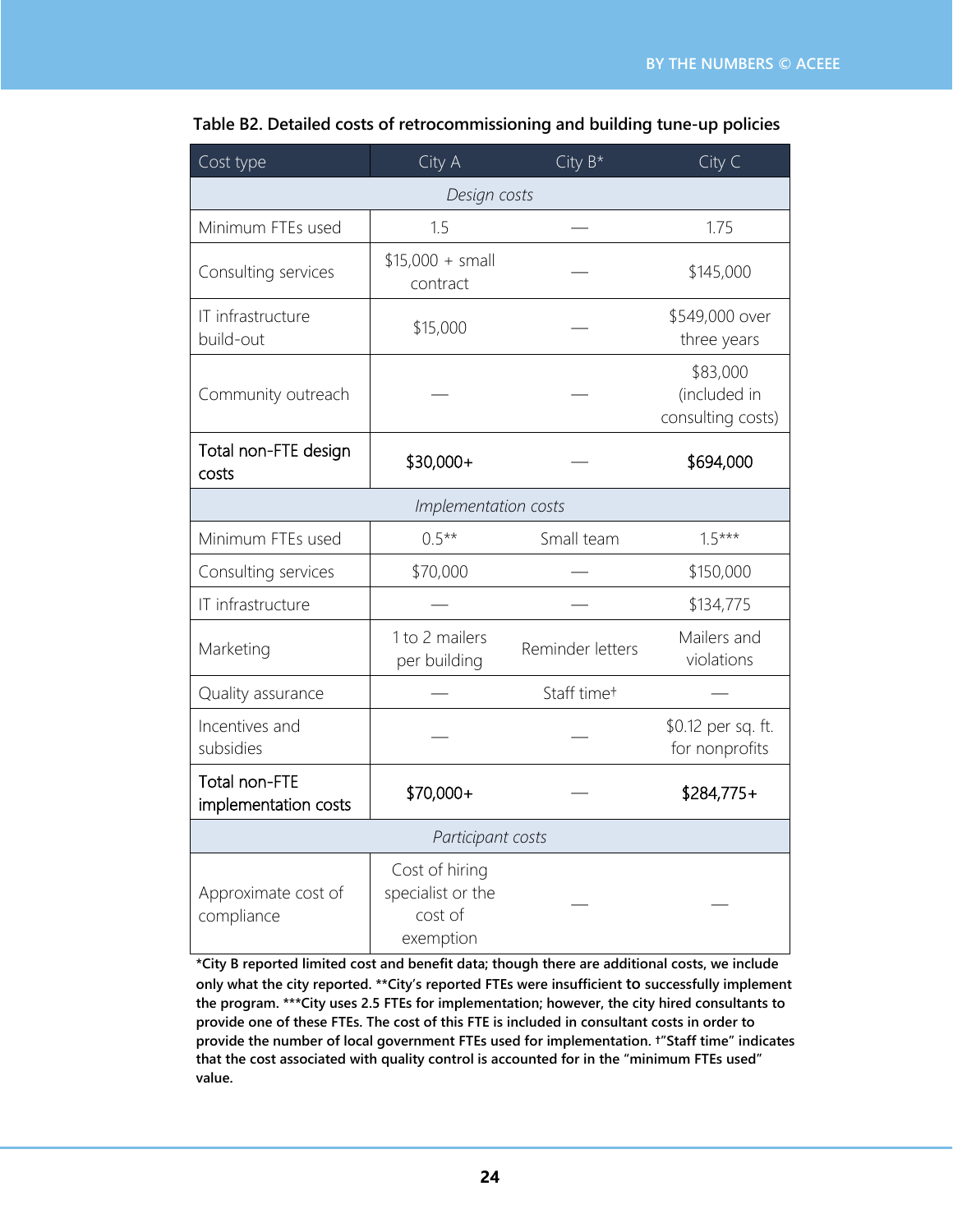| Cost type                             | City A                                | City B                  | City C                                                   | City D                                                              |  |  |  |
|---------------------------------------|---------------------------------------|-------------------------|----------------------------------------------------------|---------------------------------------------------------------------|--|--|--|
| Design costs                          |                                       |                         |                                                          |                                                                     |  |  |  |
| Minimum FTEs used                     | 1.5                                   | $1.25*$                 | 1                                                        | 2.5                                                                 |  |  |  |
| Consulting services                   |                                       | \$70,000                | \$5,000                                                  |                                                                     |  |  |  |
| IT infrastructure<br>build-out        | \$60,000                              | \$300,000**             |                                                          | \$100,000                                                           |  |  |  |
| Community outreach                    | \$1,000 and 10<br>events              |                         | \$70,000                                                 | \$7,000                                                             |  |  |  |
| Other costs                           |                                       |                         | \$45,000                                                 | \$50,000                                                            |  |  |  |
| Total non-FTE design<br>costs         | \$60,000                              | \$371,000+              | \$120,000                                                | \$157,000                                                           |  |  |  |
|                                       |                                       | Implementation costs    |                                                          |                                                                     |  |  |  |
| Minimum FTEs used                     | 0.5                                   | $1.25*$                 | 1.5                                                      | 1                                                                   |  |  |  |
| Consulting services                   |                                       |                         | \$120,000                                                | \$5,000                                                             |  |  |  |
| IT infrastructure                     | \$2,000                               |                         |                                                          | \$53,000                                                            |  |  |  |
| Marketing                             | 1,000 to 2,000<br>mailers             | \$1,500 to \$2,000      | 3 mailers                                                | \$3,000                                                             |  |  |  |
| Quality assurance                     | Staff time***                         | \$8,000 to<br>\$10,000  |                                                          | Staff time***                                                       |  |  |  |
| Incentives and<br>subsidies           |                                       |                         |                                                          |                                                                     |  |  |  |
| Total non-FTE<br>implementation costs | $$2,000+$                             | $$9,500$ to<br>\$12,000 | \$120,000+                                               | \$61,000                                                            |  |  |  |
| Participant costs                     |                                       |                         |                                                          |                                                                     |  |  |  |
| Approximate cost of<br>compliance     | Cost of<br>assessment if<br>necessary |                         | \$800 for a<br>vendor or<br>\$3,500 for<br>noncompliance | \$500 or cost of<br>third-party<br>benchmarking<br>and verification |  |  |  |

#### **Table B3. Detailed costs of benchmarking and disclosure policies**

**\*City's reported FTEs were insufficient to successfully implement the program. \*\*Includes \$300,000 of IT investments for both the design and the implementation periods of multiple policies. \*\*\*"Staff time" indicates that the cost associated with quality control is accounted for in the "minimum FTEs used" value.**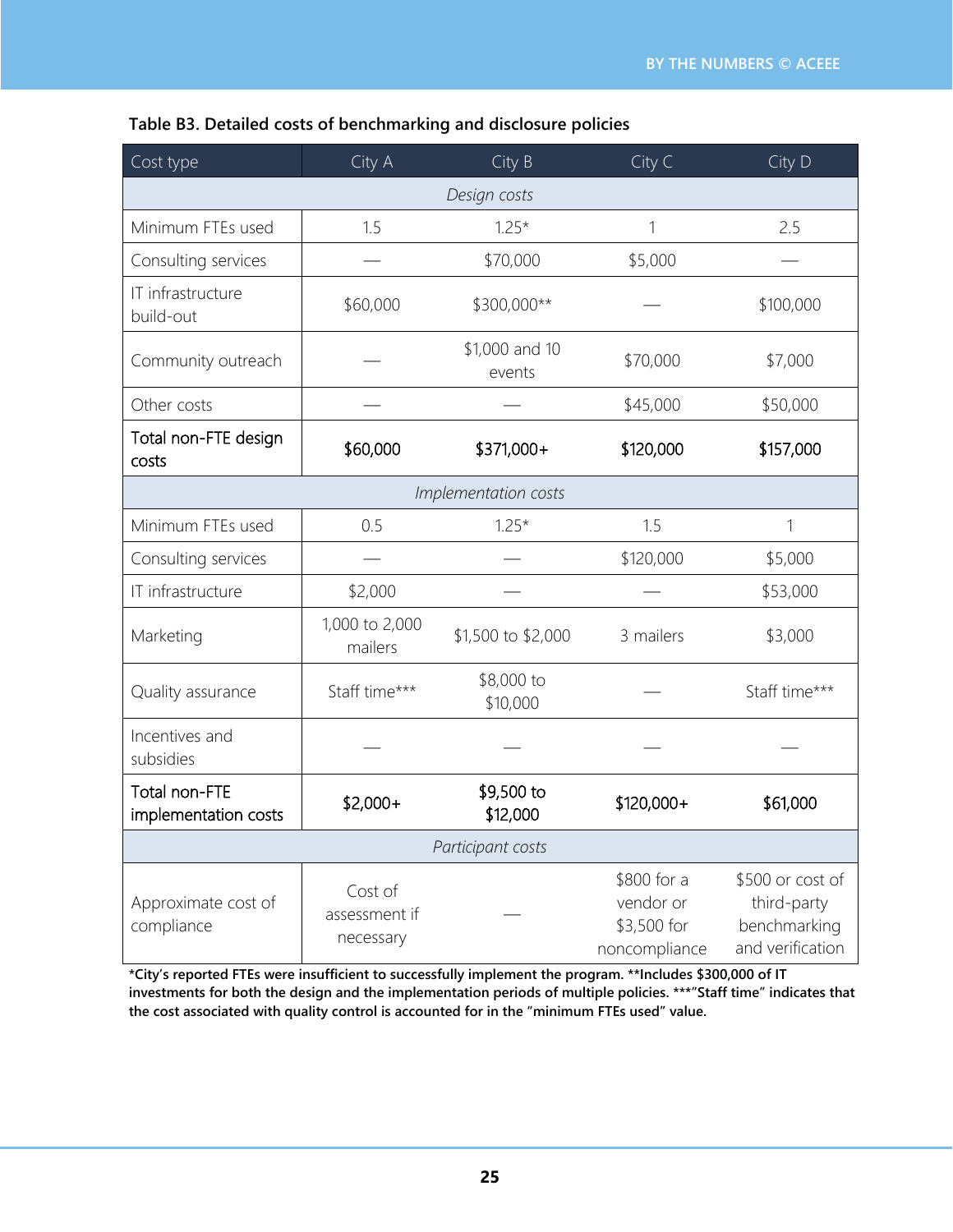# **Appendix C. Further Reading**

The resources below may provide additional help to city staff, decision makers, and advocates on the costs and benefits of time-of-sale energy disclosure, retrocommissioning and building tune-up, and benchmarking and disclosure policies. They may also provide insight into the design and implementation of these policies.

### **RESOURCES ON TIME-OF SALE ENERGY DISCLOSURE POLICIES**

- ACEEE (American Council for an Energy-Efficient Economy). 2018. *Home Energy Efficiency Policies: Ratings, Assessments, Labels, and Disclosure*. Washington, DC: ACEEE. [www.aceee.org/sites/default/files/pdf/topic-home-energy-assessment.pdf.](https://www.aceee.org/sites/default/files/pdf/topic-home-energy-assessment.pdf)
- Cluett, R., and J. Amman. 2013. *Residential Energy Use Disclosure: A Review of Existing Policies.* Washington, DC: ACEEE. [www.aceee.org/research-report/a131.](https://www.aceee.org/research-report/a131)
- Myers, E., S. Puller, and J. West. 2020. *Mandatory Energy Efficiency Disclosure in Housing Markets*. [voxeu.org/article/mandatory-energy-efficiency-disclosure-housing-markets.](https://voxeu.org/article/mandatory-energy-efficiency-disclosure-housing-markets)

#### **RESOURCE ON RETROCOMMISSIONING AND BUILDING TUNE-UP POLICIES**

Gahagan, R. 2021. *Implementing Energy Audit and Tune-Up Policies*. Washington, DC: Institute for Market Transformation. [www.imt.org/wp](https://www.imt.org/wp-content/uploads/2021/04/Implementing-Energy-Audit-and-Tune-Up-Policies_4.6.2021.pdf)[content/uploads/2021/04/Implementing-Energy-Audit-and-Tune-Up-](https://www.imt.org/wp-content/uploads/2021/04/Implementing-Energy-Audit-and-Tune-Up-Policies_4.6.2021.pdf)[Policies\\_4.6.2021.pdf.](https://www.imt.org/wp-content/uploads/2021/04/Implementing-Energy-Audit-and-Tune-Up-Policies_4.6.2021.pdf)

### **RESOURCES ON BENCHMARKING AND DISCLOSURE POLICIES**

- ACEEE. 2018. *Commercial and Multifamily Building Energy Benchmarking, Transparency, and Labeling in US Cities*. Washington, DC: ACEEE. [www.aceee.org/sites/default/files/pdf/topic-benchmarking.pdf.](https://www.aceee.org/sites/default/files/pdf/topic-benchmarking.pdf)
- City Energy Project. 2022. "City Energy Project Resource Library." [www.cityenergyproject.org/.](https://www.cityenergyproject.org/)
- DOE (Department of Energy). 2015. *Benchmarking & Transparency Policy and Program Impact Evaluation Handbook*. [www.energy.gov/sites/default/files/2015/05/f22/DOE%20Benchmarking%20and%20T](https://www.energy.gov/sites/default/files/2015/05/f22/DOE%20Benchmarking%20and%20Transparency%20Policy%20and%20Program%20Impact%20Evaluation%20H....pdf) [ransparency%20Policy%20and%20Program%20Impact%20Evaluation%20H....pdf.](https://www.energy.gov/sites/default/files/2015/05/f22/DOE%20Benchmarking%20and%20Transparency%20Policy%20and%20Program%20Impact%20Evaluation%20H....pdf)
- ———. 2019. *Benchmarking and Transparency: Resources for State and Local Leaders*. www.energy.gov/sites/default/files/2019/02/f59/Benchmarking Transparency Resour [ce\\_PDF\\_Final\\_2.14.pdf.](https://www.energy.gov/sites/default/files/2019/02/f59/Benchmarking_Transparency_Resource_PDF_Final_2.14.pdf)